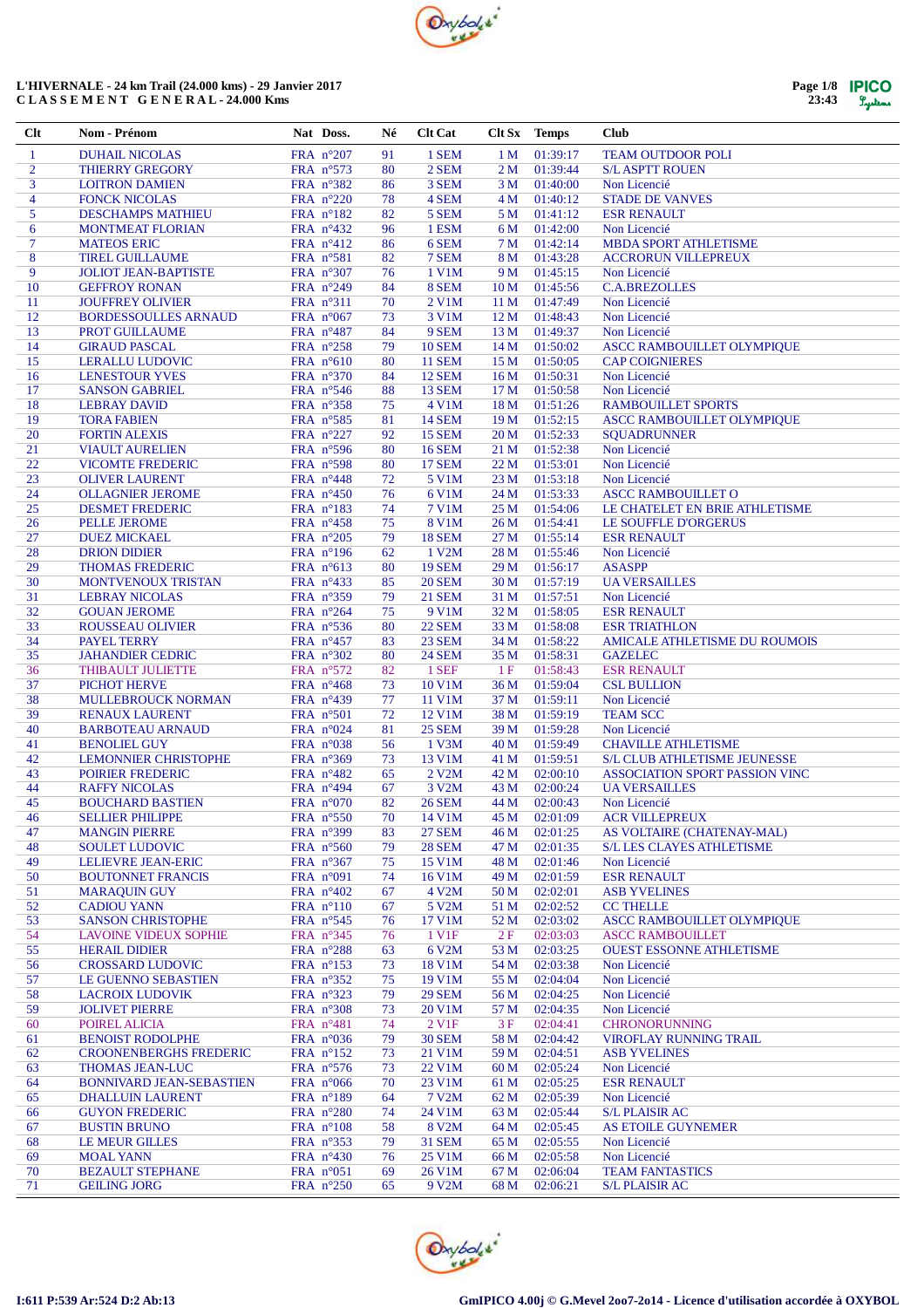



| $Cl$ t     | Nom - Prénom                                         | Nat Doss.                                | Né       | <b>Clt Cat</b>                 |                           | Clt Sx Temps         | <b>Club</b>                              |
|------------|------------------------------------------------------|------------------------------------------|----------|--------------------------------|---------------------------|----------------------|------------------------------------------|
| 72         | <b>MAISSEU JULIEN</b>                                | FRA n°397                                | 81       | 32 SEM                         | 69 M                      | 02:06:21             | <b>ASB YVELINES</b>                      |
| 73         | <b>CHEVRIER ERIC</b>                                 | FRA $n^{\circ}130$                       | 73       | 27 V1M                         | 70 M                      | 02:06:24             | Non Licencié                             |
| 74         | <b>DHALLUIN Nicolas</b>                              | FRA $n^{\circ}427$                       | 72       | 28 V1M                         | 71 M                      | 02:07:04             | <b>RUNNING 92</b>                        |
| 75         | <b>DUBOIS FREDERIC</b>                               | FRA n°202                                | 73       | 29 V1M                         | 72 M                      | 02:07:05             | <b>MARATOURISTES DE DREUX</b>            |
| 76         | <b>AUDEL FREDERIC</b>                                | FRA $n^{\circ}012$                       | 76       | 30 V1M                         | 73 M                      | 02:07:19             | Non Licencié                             |
| 77         | <b>REY GILLES</b>                                    | FRA $n^{\circ}505$                       | 67       | 10 V2M                         | 74 M                      | 02:07:21             | <b>CA ORSAY TRIATHLON</b>                |
| 78<br>79   | <b>GARIOUD PATRICK</b><br>PELLICIOLI PHILIPPE        | FRA $n^{\circ}242$<br>FRA $n^{\circ}459$ | 66<br>72 | 11 V2M<br>31 V1M               | 75 M<br>76 M              | 02:07:24<br>02:07:26 | <b>ESR RENAULT</b><br><b>TEAM SCC</b>    |
| 80         | <b>CRENN DANIELE</b>                                 | FRA $n^{\circ}151$                       | 60       | 1 V <sub>2F</sub>              | 4F                        | 02:07:32             | <b>UA VERSAILLES</b>                     |
| 81         | <b>COLAS JOEL</b>                                    | FRA $n^{\circ}140$                       | 65       | 12 V2M                         | 77 M                      | 02:07:38             | Non Licencié                             |
| 82         | <b>DISARBOIS HERVE</b>                               | FRA n°191                                | 78       | 33 SEM                         | 78 M                      | 02:07:38             | <b>UA VERSAILLES</b>                     |
| 83         | <b>VILLASOL ENDIKA</b>                               | FRA $n^{\circ}600$                       | 83       | <b>34 SEM</b>                  | 79 M                      | 02:08:01             | Non Licencié                             |
| 84         | <b>GAMBIER BENJAMIN</b>                              | FRA $n^{\circ}239$                       | 78       | <b>35 SEM</b>                  | 80 M                      | 02:08:07             | <b>S/L PLAISIR AC</b>                    |
| 85         | <b>IMBERT FABIEN</b>                                 | FRA $n^{\circ}297$                       | 74       | 32 V1M                         | 81 M                      | 02:08:14             | Non Licencié                             |
| 86         | <b>MAYAUD MARC</b>                                   | FRA $n^{\circ}418$                       | 65       | 13 V2M                         | 82 M                      | 02:08:24             | <b>ASB YVELINES</b>                      |
| 87         | <b>DAVIAS MATHIEU</b>                                | FRA $n^{\circ}160$                       | 66       | 14 V2M                         | 83 M                      | 02:08:37             | <b>ESR RENAULT</b>                       |
| 88<br>89   | <b>GIBERT JULIEN</b><br><b>BARRET JOFFREY</b>        | FRA $n^{\circ}254$                       | 86<br>80 | <b>36 SEM</b><br><b>37 SEM</b> | 84 M<br>85 M              | 02:08:38<br>02:08:42 | Non Licencié<br>Non Licencié             |
| 90         | <b>AFONSO JOSE</b>                                   | FRA $n^{\circ}026$<br>FRA $n^{\circ}001$ | 77       | 33 V1M                         | 86 M                      | 02:08:47             | Non Licencié                             |
| 91         | <b>BOLTON GAWAIN</b>                                 | FRA $n^{\circ}064$                       | 69       | 34 V1M                         | 87 M                      | 02:09:07             | <b>CAP COIGNIERES</b>                    |
| 92         | PELMAR Mickaël                                       | FRA $n^{\circ}460$                       | 80       | <b>38 SEM</b>                  | 88 M                      | 02:09:19             | Non Licencié                             |
| 93         | <b>RE GUILLAUME</b>                                  | FRA $n^{\circ}497$                       | 71       | 35 V1M                         | 89 M                      | 02:09:20             | <b>UA VERSAILLES</b>                     |
| 94         | <b>BONENFANT DOMINIQUE</b>                           | FRA $n^{\circ}065$                       | 62       | 15 V2M                         | 90 M                      | 02:10:01             | <b>RAMBOUILLET SPORTS</b>                |
| 95         | <b>VANOVENBERGHE DIETER</b>                          | FRA $n^{\circ}589$                       | 77       | 36 V1M                         | 91 M                      | 02:10:04             | Non Licencié                             |
| 96         | <b>JALLAIS SIMON</b>                                 | FRA n°304                                | 74       | 37 V1M                         | 92 M                      | 02:10:07             | <b>CHAVILLE ATHLETISME</b>               |
| 97         | <b>MASIER ERIC</b>                                   | FRA $n^{\circ}410$                       | 70       | 38 V1M                         | 93 M                      | 02:10:10             | <b>S/L PLAISIR AC</b>                    |
| 98         | <b>BALAGNA GABRIELE</b>                              | FRA $n^{\circ}022$                       | 83       | <b>39 SEM</b>                  | 94 M                      | 02:10:12             | Non Licencié                             |
| 99<br>100  | <b>ARDAILLON ANNE-CECILE</b>                         | FRA $n^{\circ}007$<br>FRA $n^{\circ}033$ | 85       | 2 SEF<br>39 V1M                | 5F<br>95 M                | 02:10:21<br>02:10:21 | <b>UA VERSAILLES</b>                     |
| 101        | <b>BELTRAN YANNICK</b><br>PINTARD THIERRY            | FRA n°471                                | 77<br>68 | 40 V1M                         | 96 M                      | 02:10:28             | <b>UA VERSAILLES</b><br>Non Licencié     |
| 102        | <b>TELLIER OLIVIER</b>                               | FRA n°569                                | 78       | 40 SEM                         | 97 M                      | 02:10:29             | COMITE DES SPORTS ET DE LOISIR           |
| 103        | <b>LAVALLEE BENOIT</b>                               | FRA $n^{\circ}344$                       | 81       | 41 SEM                         | 98 M                      | 02:10:34             | Non Licencié                             |
| 104        | <b>GOTTO SAMUEL</b>                                  | FRA $n^{\circ}263$                       | 78       | 42 SEM                         | 99 M                      | 02:10:34             | <b>NATIXIS</b>                           |
| 105        | <b>AUDEBERT RODOLPH</b>                              | FRA $n^{\circ}010$                       | 87       | 43 SEM                         | 100 M                     | 02:10:48             | US PALAISEAU TRIATHLON                   |
| 106        | <b>MAILLOT PATRICE</b>                               | FRA n°396                                | 77       | 41 V1M                         | 101 M                     | 02:10:50             | <b>CAP COIGNIERES</b>                    |
| 107        | <b>PARISY JIMMY</b>                                  | FRA n°452                                | 79       | 44 SEM                         | 102 <sub>M</sub>          | 02:10:53             | <b>TEAM FANTASTICS</b>                   |
| 108        | <b>CHOUQUET SIMON</b>                                | FRA n°131                                | 84       | 45 SEM                         | 103 M                     | 02:11:01             | Non Licencié                             |
| 109        | <b>DESPRES CHRISTOPHE</b>                            | FRA $n^{\circ}116$                       | 69       | 42 V1M                         | 104 M                     | 02:11:15             | LE SOUFFLE D'ORGERUS                     |
| 110<br>111 | <b>CENTOFANTI CHARLES</b><br><b>CARON CHRISTOPHE</b> | FRA $n^{\circ}120$<br>FRA $n^{\circ}113$ | 81<br>71 | <b>46 SEM</b><br>43 V1M        | 105 M<br>106 <sub>M</sub> | 02:11:15<br>02:11:17 | Non Licencié<br>Non Licencié             |
| 112        | <b>LOPEZ FRANCOIS</b>                                | FRA $n^{\circ}385$                       | 62       | 16 V2M                         | 107 <sub>M</sub>          | 02:11:19             | <b>ESR RENAULT</b>                       |
| 113        | <b>HUNAULT LIONEL</b>                                | FRA n°293                                | 65       | 17 V2M                         | 108 M                     | 02:11:26             | Non Licencié                             |
| 114        | <b>GATINOT VINCENT</b>                               | FRA $n^{\circ}246$                       | 69       | 44 V1M                         | 109 <sub>M</sub>          | 02:11:37             | Non Licencié                             |
| 115        | <b>LAFLEUR STEPHANE</b>                              | FRA $n^{\circ}324$                       | 71       | 45 V1M                         | 110 M                     | 02:11:37             | <b>ASB YVELINES</b>                      |
| 116        | <b>AVAL STEPHANE</b>                                 | FRA $n^{\circ}016$                       | 77       | 46 V1M                         | 111 M                     | 02:11:54             | Non Licencié                             |
| 117        | <b>GIBOUIN STEPHANE</b>                              | FRA $n^{\circ}256$                       | 69       | 47 V1M                         | 112M                      | 02:11:55             | Non Licencié                             |
| 118        | <b>COTTEVERTE JULIEN</b>                             | FRA n°147                                | 81       | 47 SEM                         | 113 M                     | 02:11:55             | <b>ESR RENAULT</b>                       |
| 119        | <b>LEBORGNE Cyrille</b>                              | FRA $n^{\circ}357$                       | 76       | 48 V1M                         | 114 M                     | 02:12:00             | <b>ESR RENAULT</b>                       |
| 120        | <b>BOUR CLAUDE</b>                                   | FRA $n°079$                              | 65       | 18 V2M                         | 115 M                     | 02:12:03             | Non Licencié                             |
| 121<br>122 | <b>GERMAIN ARNAUD</b><br><b>GUILLON Pierrick</b>     | FRA n°253<br>FRA $n^{\circ}278$          | 70<br>85 | 49 V1M<br>48 SEM               | 116 M<br>117 <sub>M</sub> | 02:12:05<br>02:12:08 | <b>ESR RENAULT</b><br><b>ESR RENAULT</b> |
| 123        | <b>DROUIN ARNAUD</b>                                 | FRA $n^{\circ}198$                       | 72       | 50 V1M                         | 118 M                     | 02:12:10             | <b>CAP COIGNIERES</b>                    |
| 124        | <b>JIQUEL LOIC</b>                                   | FRA n°306                                | 71       | 51 V1M                         | 119 <sub>M</sub>          | 02:12:10             | Non Licencié                             |
| 125        | <b>BURGEVIN ALAIN</b>                                | FRA $n^{\circ}106$                       | 66       | 19 V2M                         | 120 <sub>M</sub>          | 02:12:24             | Non Licencié                             |
| 126        | <b>CLAIRAMBAUD DIDIER</b>                            | FRA $n^{\circ}134$                       | 69       | 52 V1M                         | 121 <sub>M</sub>          | 02:12:35             | Non Licencié                             |
| 127        | <b>COMBET VINCENT</b>                                | FRA n°141                                | 64       | 20 V2M                         | 122 M                     | 02:12:37             | Non Licencié                             |
| 128        | <b>OLIVIER BENJAMIN</b>                              | FRA n°449                                | 88       | 49 SEM                         | 123 M                     | 02:12:56             | <b>MBDA SPORT ATHLETISME</b>             |
| 129        | <b>BERNIER DAVID</b>                                 | FRA $n^{\circ}042$                       | 70       | 53 V1M                         | 124M                      | 02:13:01             | <b>CAP COIGNIERES</b>                    |
| 130        | <b>MESTRES FREDERIC</b>                              | FRA n°424                                | 71       | 54 V1M                         | 125 M                     | 02:13:04             | <b>SOH TRI</b>                           |
| 131<br>132 | DELABASSERUE VINCENT<br><b>BAUVINEAU LAURENT</b>     | FRA $n^{\circ}172$<br>FRA n°029          | 87<br>68 | <b>50 SEM</b><br>55 V1M        | 126 <sub>M</sub><br>127 M | 02:13:07<br>02:13:08 | Non Licencié<br><b>OXYGENE PSA</b>       |
| 133        | ROSSI JEAN CHARLES                                   | FRA $n^{\circ}529$                       | 70       | 56 V1M                         | 128 M                     | 02:13:14             | Non Licencié                             |
| 134        | <b>BOUVRY BENJAMIN</b>                               | FRA $n^{\circ}093$                       | 87       | <b>51 SEM</b>                  | 129 <sub>M</sub>          | 02:13:23             | Non Licencié                             |
| 135        | PERIOT SEBASTIEN                                     | FRA $n^{\circ}464$                       | 68       | 57 V1M                         | 130 <sub>M</sub>          | 02:13:44             | <b>ESAM</b>                              |
| 136        | <b>VINCENT FRANCIS</b>                               | FRA $n^{\circ}601$                       | 57       | 2 V3M                          | 131 M                     | 02:13:45             | <b>S/L PLAISIR AC</b>                    |
| 137        | PRUVOT JEROME                                        | FRA n°490                                | 77       | 58 V1M                         | 132 M                     | 02:13:45             | Non Licencié                             |
| 138        | <b>BOURSIER SEBASTIEN</b>                            | FRA $n^{\circ}086$                       | 72       | 59 V1M                         | 133 M                     | 02:13:49             | Non Licencié                             |
| 139        | <b>BOUDET TONY</b>                                   | FRA $n^{\circ}075$                       | 85       | <b>52 SEM</b>                  | 134 M                     | 02:14:03             | PASSPARTOUT TRAILERS DU JOSAS            |
| 140        | <b>BRIQUET Jean-Michel</b>                           | FRA $n^{\circ}099$                       | 68       | 60 V1M                         | 135 M                     | 02:14:09             | <b>ESR RENAULT</b>                       |
| 141        | <b>DRONIOU YANN</b>                                  | FRA $n^{\circ}197$                       | 77       | 61 V1M                         | 136M                      | 02:14:22             | Non Licencié                             |
| 142        | LEFEBVRE CHRISTOPHE                                  | FRA n°364                                | 66       | 21 V2M                         | 137 <sub>M</sub>          | 02:14:32             | Non Licencié                             |

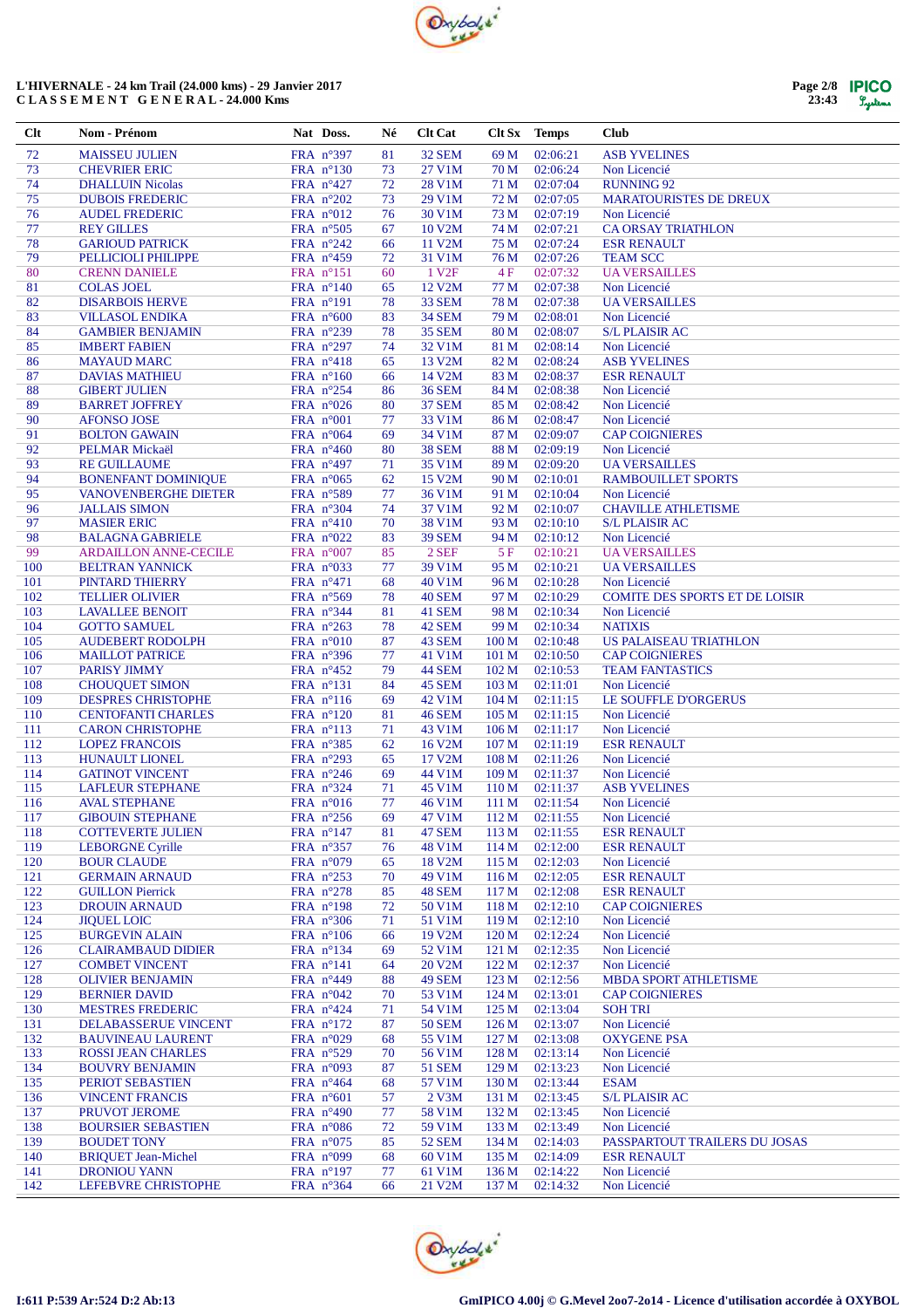

| Page 3/8 | <b>IPICO</b> |
|----------|--------------|
| 23:43    | Lystems      |

| Clt        | Nom - Prénom                                            | Nat Doss.                                | Né       | <b>Clt Cat</b>                 | Clt Sx Temps   |                      | <b>Club</b>                                           |
|------------|---------------------------------------------------------|------------------------------------------|----------|--------------------------------|----------------|----------------------|-------------------------------------------------------|
| 143        | <b>DESROLES DANIEL</b>                                  | FRA n°184                                | 71       | 62 V1M                         | 138 M          | 02:14:43             | <b>TEAM RUN'IN CONCHES</b>                            |
| 144        | <b>LACOMBE MATTHIEU</b>                                 | FRA n°322                                | 76       | 63 V1M                         | 139 M          | 02:14:46             | Non Licencié                                          |
| 145        | <b>ROBIN GREGORY</b>                                    | FRA $n^{\circ}520$                       | 75       | 64 V1M                         | 140 M          | 02:14:49             | Non Licencié                                          |
| 146        | <b>MANZANO FRANCOIS</b>                                 | FRA n°401                                | 82       | <b>53 SEM</b>                  | 141 M          | 02:14:51             | PASSPARTOUT TRAILERS DU JOSAS                         |
| 147        | <b>TANGUY JEAN PAUL</b>                                 | FRA $n^{\circ}$ 564                      | 53       | 3 V3M                          | 142 M          | 02:14:53             | Non Licencié                                          |
| 148        | <b>CAVROT CHRISTOPHE</b>                                | FRA $n^{\circ}117$                       | 65       | 22 V2M                         | 143 M          | 02:14:54             | <b>MBDA SPORT ATHLETISME</b>                          |
| 149        | <b>JACOTTIN RODOLPHE</b>                                | FRA $n^{\circ}301$                       | 66       | 23 V2M                         | 144 M          | 02:14:55             | <b>ASB YVELINES</b>                                   |
| 150<br>151 | <b>LARNIER ALEXANDRE</b><br><b>LARNIER CYRIL</b>        | FRA $n^{\circ}330$<br>FRA $n^{\circ}331$ | 88<br>80 | <b>54 SEM</b><br><b>55 SEM</b> | 145 M<br>146 M | 02:14:57<br>02:14:57 | Non Licencié<br>Non Licencié                          |
| 152        | <b>TEBIBI THIERRY</b>                                   | FRA n°567                                | 68       | 65 V1M                         | 147 M          | 02:15:13             | <b>ESR RENAULT</b>                                    |
| 153        | <b>SERAIN ALEXANDRE</b>                                 | FRA nº553                                | 92       | <b>56 SEM</b>                  | 148 M          | 02:15:16             | Non Licencié                                          |
| 154        | <b>REYNAL VINCENT</b>                                   | FRA n°507                                | 71       | 66 V1M                         | 149 M          | 02:15:28             | <b>ESV</b>                                            |
| 155        | <b>DAUDE STEPHANE</b>                                   | FRA $n^{\circ}159$                       | 73       | 67 V1M                         | 150 M          | 02:15:36             | <b>RAMBOUILLET SPORTS</b>                             |
| 156        | <b>BEGUIN OLIVIER</b>                                   | FRA $n^{\circ}030$                       | 69       | 68 V1M                         | 151 M          | 02:15:41             | FOULEES DE ST GERMAIN EN LAYE                         |
| 157        | <b>BAIVEL NICOLAS</b>                                   | FRA $n^{\circ}021$                       | 72       | 69 V1M                         | 152 M          | 02:15:43             | Non Licencié                                          |
| 158        | LE GALLOU PIERRE-YVES                                   | FRA n°350                                | 54       | 4 V3M                          | 153 M          | 02:15:48             | <b>CHAVILLE ATHLETISME</b>                            |
| 159        | <b>JOLY CLEMENT</b>                                     | FRA $n^{\circ}309$                       | 84       | <b>57 SEM</b>                  | 154 M          | 02:15:48             | Non Licencié                                          |
| 160<br>161 | <b>ARSICAULT ANTONY</b>                                 | FRA $n^{\circ}008$                       | 77       | 70 V1M<br>24 V2M               | 155 M<br>156 M | 02:15:48<br>02:15:51 | <b>CHARTRES MMA SPORT ATHLETISME</b>                  |
| 162        | <b>BOUTON PASCAL</b><br><b>GRAVET FLORIAN</b>           | FRA $n^{\circ}090$<br>FRA $n^{\circ}266$ | 64<br>85 | <b>58 SEM</b>                  | 157 M          | 02:15:53             | <b>UA VERSAILLES</b><br>Non Licencié                  |
| 163        | <b>MAURICE PASCAL</b>                                   | FRA $n^{\circ}417$                       | 62       | 25 V2M                         | 158 M          | 02:16:00             | <b>ESAM</b>                                           |
| 164        | <b>LEPILLIER ANTOINE</b>                                | FRA n°372                                | 77       | 71 V1M                         | 159 M          | 02:16:07             | Non Licencié                                          |
| 165        | <b>MANSART SEBASTIEN</b>                                | FRA $n^{\circ}400$                       | 77       | 72 V1M                         | 160 M          | 02:16:11             | Non Licencié                                          |
| 166        | <b>RICHON ERIC</b>                                      | FRA $n^{\circ}513$                       | 71       | 73 V1M                         | 161 M          | 02:16:14             | Non Licencié                                          |
| 167        | <b>MARLE CYRIL</b>                                      | FRA $n^{\circ}406$                       | 76       | 74 V1M                         | 162 M          | 02:16:32             | Non Licencié                                          |
| 168        | <b>ROBIN DOMINIQUE</b>                                  | FRA n°519                                | 65       | 26 V2M                         | 163 M          | 02:16:43             | Non Licencié                                          |
| 169        | <b>NARDOT STEPHANE</b>                                  | FRA $n^{\circ}442$                       | 72       | 75 V1M                         | 164 M          | 02:16:47             | RUNNING ET MARATHON DE BOIS D                         |
| 170        | <b>TANGUY FRANCIS</b>                                   | FRA $n^{\circ}563$                       | 85       | <b>59 SEM</b>                  | 165 M          | 02:17:05             | <b>ENDURANCE 72 TRI</b>                               |
| 171        | <b>GRIVEL GUILLAUME</b>                                 | FRA n°272                                | 82       | <b>60 SEM</b>                  | 166 M          | 02:17:24             | Non Licencié                                          |
| 172        | <b>BERTO BRUNO</b>                                      | FRA $n^{\circ}045$                       | 61       | 27 V2M                         | 167 M          | 02:17:42             | <b>CA MANTES-LA-VILLE</b>                             |
| 173<br>174 | <b>MATHIEU DAVID</b><br><b>GIRAUD-MOREL SARAH</b>       | FRA $n^{\circ}415$<br>FRA n°260          | 66<br>80 | 28 V2M<br>3 SEF                | 168 M<br>6F    | 02:17:47<br>02:17:52 | Non Licencié<br>Non Licencié                          |
| 175        | PEPERS Médéric                                          | FRA $n^{\circ}462$                       | 78       | 61 SEM                         | 169 M          | 02:18:02             | <b>VERNEUIL AC</b>                                    |
| 176        | <b>SASSIER PHILIPPE</b>                                 | FRA $n^{\circ}548$                       | 69       | 76 V1M                         | 170 M          | 02:18:03             | OC GIF SUR YVETTE                                     |
| 177        | <b>FOURNIER DIDIER</b>                                  | FRA $n^{\circ}234$                       | 70       | 77 V1M                         | 171 M          | 02:18:25             | Non Licencié                                          |
| 178        | PLUVINAGE FRANCOIS                                      | FRA $n^{\circ}478$                       | 75       | <b>78 V1M</b>                  | 172 M          | 02:18:29             | <b>S/L CLUB ATHLETISME JEUNESSE</b>                   |
| 179        | <b>LEPAUL PIERRE</b>                                    | FRA $n^{\circ}371$                       | 63       | 29 V2M                         | 173 M          | 02:18:30             | Non Licencié                                          |
| 180        | <b>BOURVEN ERIC</b>                                     | FRA $n^{\circ}088$                       | 74       | 79 V1M                         | 174 M          | 02:18:34             | <b>S/L PLAISIR AC</b>                                 |
| 181        | <b>COSTE ANTOINE</b>                                    | FRA $n^{\circ}146$                       | 92       | 62 SEM                         | 175 M          | 02:18:43             | <b>UA VERSAILLES</b>                                  |
| 182        | <b>KARRAS ALEXANDRE</b>                                 | FRA $n^{\circ}314$                       | 71       | 80 V1M                         | 176 M          | 02:18:58             | Non Licencié                                          |
| 183<br>184 | PROU SEBASTIEN<br><b>ORSONI SEBASTIIEN</b>              | FRA n°488<br>FRA n°451                   | 83<br>76 | 63 SEM<br>81 V1M               | 177 M<br>178 M | 02:19:02<br>02:19:04 | Non Licencié<br>Non Licencié                          |
| 185        | PLAINDOUX CHRISTOPHE                                    | FRA $n^{\circ}476$                       | 72       | 82 V1M                         | 179 M          | 02:19:07             | <b>CSL BULLION</b>                                    |
| 186        | <b>RUDELLE JEROME</b>                                   | FRA n°539                                | 67       | 30 V2M                         | 180 M          | 02:19:19             | EA ST OUENTIN EN YVELINES                             |
| 187        | POGNON LAURENT                                          | FRA $n^{\circ}480$                       | 80       | 64 SEM                         | 181 M          | 02:19:47             | <b>OXYGENE PSA</b>                                    |
| 188        | <b>ZENI-GUIDO BERTRAND</b>                              | FRA n°607                                | 63       | 31 V2M                         | 182 M          | 02:19:52             | <b>RAMBOUILLET SPORTS</b>                             |
| 189        | <b>BOUTON BRUNO</b>                                     | FRA n°089                                | 68       | 83 V1M                         | 183 M          | 02:19:54             | <b>GUERVILLE TRAIL RUNNING</b>                        |
| 190        | <b>MOSTEFA AMEL</b>                                     | FRA n°506                                | 72       | 84 V1M                         | 184 M          | 02:19:58             | <b>ESV</b>                                            |
| 191        | <b>MIGEON JEAN-YVES</b>                                 | FRA n°426                                | 66       | 32 V <sub>2</sub> M            | 185 M          | 02:20:00             | Non Licencié                                          |
| 192        | <b>DESSUS FREDERIC</b>                                  | FRA n°187                                | 74       | 85 V1M                         | 186 M          | 02:20:01             | <b>VERNOLTRAILERS</b>                                 |
| 193<br>194 | <b>MOREAU SANDRINE</b>                                  | FRA $n^{\circ}435$<br>FRA n°492          | 76       | 3 V1F                          | 7F             | 02:20:02<br>02:20:03 | Non Licencié                                          |
| 195        | <b>QUELLIER JEAN-PIERRE</b><br><b>BLANC STEPHANE</b>    | FRA $n^{\circ}057$                       | 68<br>75 | 86 V1M<br>87 V1M               | 187 M<br>188 M | 02:20:05             | Non Licencié<br>Non Licencié                          |
| 196        | <b>CHABAS FLORIE</b>                                    | FRA n°122                                | 81       | 4 SEF                          | 8F             | 02:20:06             | <b>S/L LES CLAYES ATHLETISME</b>                      |
| 197        | <b>AVICE BRUNO</b>                                      | FRA $n^{\circ}018$                       | 64       | 33 V2M                         | 189 M          | 02:20:12             | <b>OUEST ESSONNE ATHLETISME</b>                       |
| 198        | LINOTTE JEAN-FRANCOIS                                   | FRA n°380                                | 60       | 34 V2M                         | 190 M          | 02:20:22             | <b>ESAM - ACCRORUN</b>                                |
| 199        | <b>JOYCE ADAM</b>                                       | FRA n°312                                | 81       | 65 SEM                         | 191 M          | 02:20:30             | <b>TEAM SCC</b>                                       |
| 200        | <b>KENNY TIM</b>                                        | FRA $n^{\circ}315$                       | 82       | <b>66 SEM</b>                  | 192 M          | 02:20:30             | <b>TEAM SCC</b>                                       |
| 201        | <b>BOVAS JEAN-DENIS</b>                                 | FRA $n^{\circ}096$                       | 79       | <b>67 SEM</b>                  | 193 M          | 02:20:37             | Non Licencié                                          |
| 202        | <b>HUMBERT FABRICE</b>                                  | FRA n°292                                | 54       | 5 V3M                          | 194 M          | 02:20:38             | <b>TEAM RAIDLIGHT</b>                                 |
| 203        | <b>VAREILLAUD CEDRIC</b>                                | FRA n°590                                | 76       | <b>88 V1M</b>                  | 195 M          | 02:20:44             | CAP CM-CIC                                            |
| 204        | <b>MARQUET ROLAND</b>                                   | FRA $n^{\circ}407$                       | 47       | 1 V4M                          | 196 M          | 02:20:47             | <b>S/L PLAISIR AC</b>                                 |
| 205<br>206 | <b>DUBOIS SEBASTIEN</b><br><b>GODOU JEAN-CHRISTOPHE</b> | FRA n°204<br>FRA $n^{\circ}261$          | 73<br>68 | 89 V1M<br>90 V1M               | 197 M<br>198 M | 02:20:56<br>02:20:56 | DYNAMIC SPORTING CLUB<br><b>DYNAMIC SPORTING CLUB</b> |
| 207        | <b>CAVROT MIREILLE</b>                                  | FRA $n^{\circ}118$                       | 70       | 4 V1F                          | 9 F            | 02:21:04             | <b>MBDA SPORT ATHLETISME</b>                          |
| 208        | <b>FEASSON MICHEL</b>                                   | FRA n°214                                | 44       | 2 V <sub>4</sub> M             | 199 M          | 02:21:16             | <b>OXYGENE PSA</b>                                    |
| 209        | <b>COUTELIER JEAN-LOUIS</b>                             | FRA n°150                                | 66       | 35 V2M                         | 200 M          | 02:21:21             | <b>CAP COIGNIERES</b>                                 |
| 210        | <b>VITIERE LAURENT</b>                                  | FRA $n^{\circ}604$                       | 64       | 36 V2M                         | 201 M          | 02:21:22             | <b>SCA2000 TRIATHLON EVRY</b>                         |
| 211        | LE BAIL YANN                                            | FRA n°346                                | 59       | 37 V2M                         | 202 M          | 02:21:25             | Non Licencié                                          |
| 212        | <b>COCHARD FABRICE</b>                                  | FRA $n^{\circ}139$                       | 74       | 91 V1M                         | 203 M          | 02:21:35             | <b>MASC</b>                                           |
| 213        | <b>FONTEIX THIERRY</b>                                  | FRA $n^{\circ}224$                       | 69       | 92 V1M                         | 204 M          | 02:21:41             | EA ST QUENTIN EN YVELINES                             |

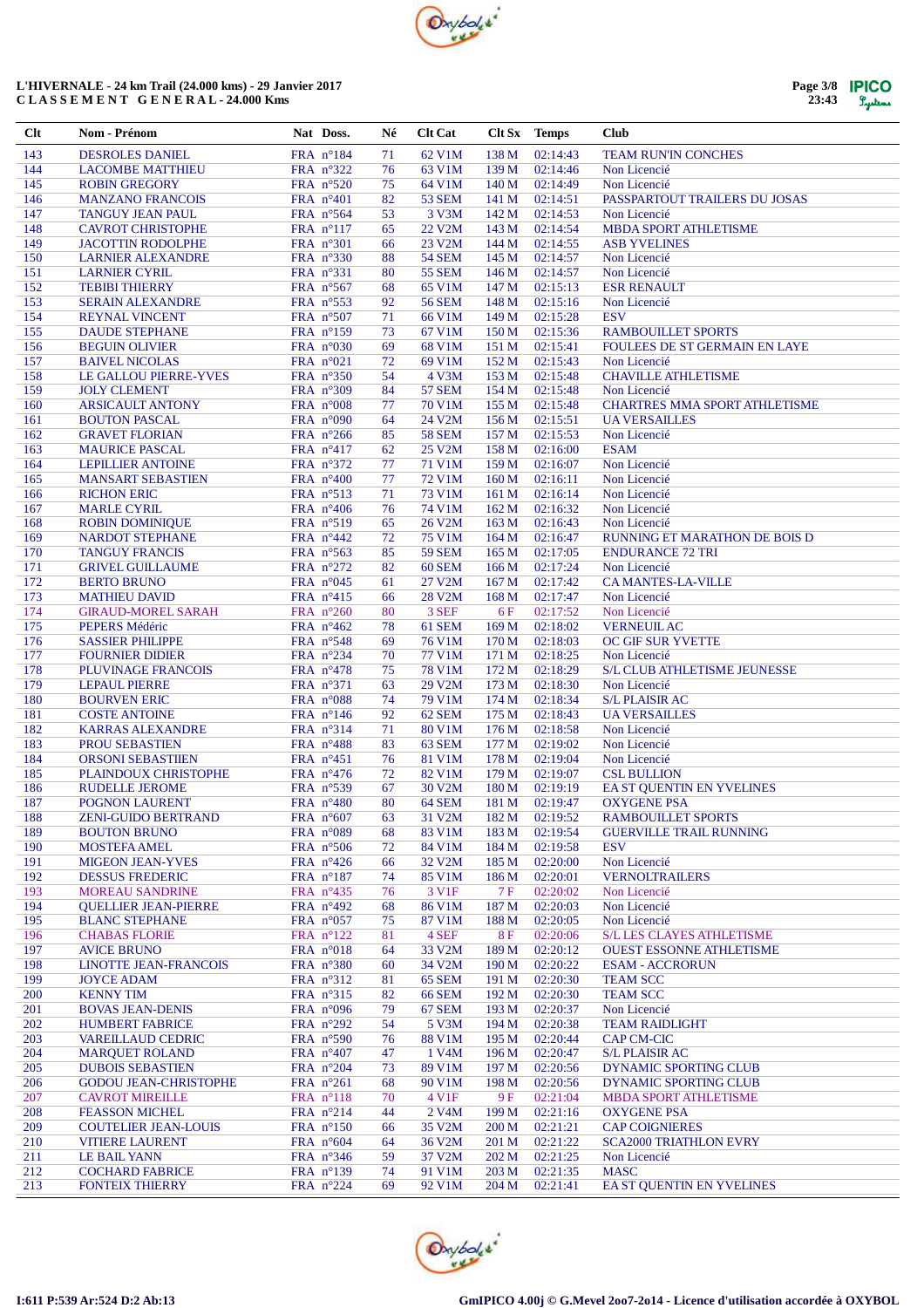

| Page 4/8 | <b>IPICO</b> |
|----------|--------------|
| 23:43    | Lystems      |

| $Cl$ t     | Nom - Prénom                                      | Nat Doss.                                | Né       | <b>Clt Cat</b>           | Clt Sx         | <b>Temps</b>         | <b>Club</b>                                         |
|------------|---------------------------------------------------|------------------------------------------|----------|--------------------------|----------------|----------------------|-----------------------------------------------------|
| 214        | <b>RIGUET THIERRY</b>                             | FRA n°515                                | 65       | 38 V2M                   | 205 M          | 02:21:44             | <b>TEAM TRAIL EXPLORER</b>                          |
| 215        | <b>HERVIEUX THOMAS</b>                            | FRA n°289                                | 88       | <b>68 SEM</b>            | 206 M          | 02:21:51             | Non Licencié                                        |
| 216        | <b>TOLLIER LAURENT</b>                            | FRA $n^{\circ}583$                       | 67       | 39 V2M                   | 207 M          | 02:21:55             | <b>S/L CLUB ATHLETISME JEUNESSE</b>                 |
| 217        | <b>SERGINSKY CAMILLE</b>                          | FRA $n^{\circ}554$                       | 81       | 5 SEF                    | 10F            | 02:22:00             | Non Licencié                                        |
| 218        | <b>TRICOT FRANCK</b>                              | FRA $n^{\circ}587$                       | 67       | 40 V2M                   | 208 M          | 02:22:06             | <b>S/L PLAISIR AC</b>                               |
| 219        | <b>ROBIN DIMITRI</b>                              | FRA $n^{\circ}518$                       | 96       | 2 ESM                    | 209 M          | 02:22:07             | Non Licencié                                        |
| 220<br>221 | <b>DUPOUY PHILIPPE</b><br><b>KERLOCH Vincent</b>  | FRA $n^{\circ}209$<br>FRA $n^{\circ}316$ | 61<br>74 | 41 V2M<br>93 V1M         | 210 M<br>211 M | 02:22:07<br>02:22:09 | <b>CAP COIGNIERES</b><br><b>CAP COIGNIERES</b>      |
| 222        | <b>AVRIL ALAIN</b>                                | FRA $n^{\circ}019$                       | 62       | 42 V2M                   | 212 M          | 02:22:11             | Non Licencié                                        |
| 223        | <b>JACOB STEPHANE</b>                             | FRA $n^{\circ}300$                       | 74       | 94 V1M                   | 213 M          | 02:22:21             | <b>AS LORILLARD</b>                                 |
| 224        | <b>COATANNOAN SEBASTIEN</b>                       | FRA $n^{\circ}138$                       | 71       | 95 V1M                   | 214 M          | 02:22:38             | Non Licencié                                        |
| 225        | <b>FERREIRA EURICO</b>                            | FRA $n^{\circ}615$                       | 78       | <b>69 SEM</b>            | 215 M          | 02:22:58             | Non Licencié                                        |
| 226        | <b>ROSE JEAN-FRANCOIS</b>                         | FRA n°527                                | 64       | 43 V2M                   | 216 M          | 02:23:01             | <b>S/L VS CHARTRES ATHLETISME</b>                   |
| 227        | PRETERRE CHRISTOPHE                               | FRA $n^{\circ}485$                       | 64       | 44 V2M                   | 217 M          | 02:23:14             | <b>ESR RENAULT</b>                                  |
| 228        | <b>LAPORTE JONATHAN</b>                           | FRA n°328                                | 89       | <b>70 SEM</b>            | 218 M          | 02:23:19             | Non Licencié                                        |
| 229        | <b>GIRARD LAURENT</b>                             | FRA $n^{\circ}257$                       | 65       | 45 V2M                   | 219 M          | 02:23:31             | <b>DREAM TEAM</b>                                   |
| 230        | <b>ESTERMANN XAVIER</b>                           | FRA $n^{\circ}213$                       | 75       | 96 V1M                   | 220 M          | 02:23:32             | Non Licencié                                        |
| 231<br>232 | <b>AMBROISE PHILIPPE</b><br>LE SAUX PHILIPPE      | FRA $n°004$<br>FRA $n^{\circ}354$        | 67<br>63 | 46 V2M<br>47 V2M         | 221 M<br>222 M | 02:23:38<br>02:23:46 | Non Licencié<br>Non Licencié                        |
| 233        | <b>CEJKA LOIC</b>                                 | FRA $n^{\circ}119$                       | 85       | <b>71 SEM</b>            | 223 M          | 02:23:49             | Non Licencié                                        |
| 234        | PREVOST JEAN-MARC                                 | FRA $n^{\circ}486$                       | 60       | 48 V2M                   | 224 M          | 02:24:01             | <b>RAMBOUILLET SPORTS</b>                           |
| 235        | <b>DESCHAMPS BRUNO</b>                            | FRA $n^{\circ}181$                       | 58       | 49 V2M                   | 225 M          | 02:24:03             | <b>THIAIS AC</b>                                    |
| 236        | <b>FLAMAND ERIC</b>                               | FRA n°218                                | 76       | 97 V1M                   | 226 M          | 02:24:07             | <b>US SAINT-ARNOULT</b>                             |
| 237        | <b>DU BOIS DENIS</b>                              | FRA $n^{\circ}200$                       | 69       | 98 V1M                   | 227 M          | 02:24:12             | <b>LES MORDUS A2R</b>                               |
| 238        | <b>DJERBI TOMMY</b>                               | FRA $n^{\circ}192$                       | 70       | 99 V1M                   | 228 M          | 02:24:13             | <b>LES MORDUS A2R</b>                               |
| 239        | <b>AUDEBERT XAVIER</b>                            | FRA $n^{\circ}011$                       | 88       | <b>72 SEM</b>            | 229 M          | 02:24:36             | Non Licencié                                        |
| 240        | <b>ALOISI ROUX SANDIE</b>                         | FRA $n^{\circ}003$                       | 75       | 5 V1F                    | 11F            | 02:24:43             | Non Licencié                                        |
| 241        | <b>TARROU ADRIEN</b>                              | FRA $n^{\circ}$ 566                      | 96       | 3 ESM                    | 230 M          | 02:24:44             | PASSPARTOUT TRAILER DU JOSAS                        |
| 242<br>243 | <b>FONTAINE MARC</b><br><b>LATSCH AMELIE</b>      | FRA n°221<br>FRA n°338                   | 70<br>78 | 100 V1M<br>6 SEF         | 231 M<br>12F   | 02:24:47<br>02:24:50 | Non Licencié<br>Non Licencié                        |
| 244        | <b>LASBLEIZ JULIEN</b>                            | FRA $n^{\circ}334$                       | 81       | <b>73 SEM</b>            | 232 M          | 02:24:50             | Non Licencié                                        |
| 245        | <b>GIBON DIDIER</b>                               | FRA n°255                                | 61       | 50 V2M                   | 233 M          | 02:24:59             | Non Licencié                                        |
| 246        | <b>BROSSARD BENJAMIN</b>                          | FRA $n^{\circ}102$                       | 85       | <b>74 SEM</b>            | 234 M          | 02:25:06             | Non Licencié                                        |
| 247        | <b>SAILLARD PATRICK</b>                           | FRA $n^{\circ}541$                       | 60       | 51 V2M                   | 235 M          | 02:25:07             | <b>ESR RENAULT</b>                                  |
| 248        | <b>GRIGNON JEAN-MICHEL</b>                        | FRA $n^{\circ}269$                       | 67       | 52 V2M                   | 236 M          | 02:25:08             | <b>TEAM FANTASTICS</b>                              |
| 249        | PATERNOTTE MATTHIEU                               | FRA $n^{\circ}454$                       | 88       | <b>75 SEM</b>            | 237 M          | 02:25:11             | Non Licencié                                        |
| 250        | <b>KARAGIANNIS ANTONIOS</b>                       | FRA $n^{\circ}313$                       | 83       | <b>76 SEM</b>            | 238 M          | 02:25:11             | Non Licencié                                        |
| 251        | <b>BROCHARD LAURENT</b>                           | FRA $n^{\circ}100$                       | 69       | 101 V1M                  | 239 M          | 02:25:15             | Non Licencié                                        |
| 252        | <b>RICARD JEAN-PIERRE</b>                         | FRA $n^{\circ}509$                       | 69       | 102 V1M                  | 240 M          | 02:25:17             | Non Licencié                                        |
| 253<br>254 | <b>GROHN CARSTEN</b><br><b>BOUQUET ALWYN</b>      | FRA $n^{\circ}273$<br>FRA $n^{\circ}078$ | 84<br>77 | <b>77 SEM</b><br>103 V1M | 241 M<br>242 M | 02:25:22<br>02:25:29 | Non Licencié<br>Non Licencié                        |
| 255        | <b>FOSSE KARINE</b>                               | FRA $n^{\circ}228$                       | 76       | 6 V1F                    | 13F            | 02:25:32             | PERSAN ATHLETIC CLUB                                |
| 256        | <b>RENON Pascal</b>                               | FRA n°502                                | 69       | 104 V1M                  | 243 M          | 02:25:37             | <b>ESR RENAULT</b>                                  |
| 257        | <b>DUBOIS JACQUES</b>                             | FRA $n^{\circ}203$                       | 68       | 105 V1M                  | 244 M          | 02:25:38             | <b>RAMBOUILLET SPORTS</b>                           |
| 258        | <b>BRIAND ALAIN</b>                               | FRA $n°097$                              | 60       | 53 V2M                   | 245 M          | 02:25:48             | Non Licencié                                        |
| 259        | <b>RATERON FREDERIC</b>                           | FRA $n^{\circ}496$                       | 66       | 54 V2M                   | 246 M          | 02:25:50             | <b>CHAVILLE ATHLETISME</b>                          |
| 260        | <b>LASSAYS FREDERIC</b>                           | FRA n°337                                | 68       | 106 V1M                  | 247 M          | 02:25:54             | <b>S/LALJ LIMAY</b>                                 |
| 261        | DALICIEUX GUILLAUME                               | FRA $n^{\circ}156$                       | 83       | <b>78 SEM</b>            | 248 M          | 02:26:05             | Non Licencié                                        |
| 262        | <b>STROUVEN STEPHANE</b>                          | FRA n°562                                | 76       | 107 V1M                  | 249 M          | 02:26:23             | Non Licencié                                        |
| 263        | <b>SAUGIER ERIC</b>                               | FRA $n^{\circ}549$                       | 61       | 55 V2M                   | 250 M          | 02:26:26             | Non Licencié                                        |
| 264<br>265 | <b>LAUGUEUX PIERRE</b><br><b>FONTAINE NICOLAS</b> | FRA n°340<br>FRA $n^{\circ}222$          | 51<br>77 | 6 V3M<br>108 V1M         | 251 M<br>252 M | 02:26:32<br>02:26:58 | <b>S/L CLUB ATHLETISME JEUNESSE</b><br>Non Licencié |
| 266        | <b>MIKARIC MICHAEL</b>                            | FRA $n^{\circ}428$                       | 85       | <b>79 SEM</b>            | 253 M          | 02:26:58             | Non Licencié                                        |
| 267        | <b>MEDICI CYRIL</b>                               | FRA $n^{\circ}419$                       | 69       | 109 V1M                  | 254 M          | 02:27:01             | <b>ASB YVELINES</b>                                 |
| 268        | <b>ROSE SOPHIE</b>                                | FRA $n^{\circ}528$                       | 66       | 2 V <sub>2F</sub>        | 14F            | 02:27:07             | <b>S/L VS CHARTRES ATHLETISME</b>                   |
| 269        | <b>BOUDIER FREDERIC</b>                           | FRA $n^{\circ}076$                       | 77       | 110 V1M                  | 255 M          | 02:27:20             | Non Licencié                                        |
| 270        | <b>CASTEIGNAU YANN</b>                            | FRA $n^{\circ}114$                       | 66       | 56 V2M                   | 256 M          | 02:27:30             | Non Licencié                                        |
| 271        | <b>CLEMENCEAU CELINE</b>                          | FRA $n^{\circ}$ 135                      | 79       | 7 SEF                    | 15F            | 02:27:49             | Non Licencié                                        |
| 272        | <b>LUCAS XAVIER</b>                               | FRA $n^{\circ}390$                       | 79       | <b>80 SEM</b>            | 257 M          | 02:28:01             | Non Licencié                                        |
| 273        | <b>SERGINSKY FABIAN</b>                           | FRA $n^{\circ}$ 555                      | 80       | <b>81 SEM</b>            | 258 M          | 02:28:04             | Non Licencié                                        |
| 274        | <b>MITAIS LAURENT</b>                             | FRA $n^{\circ}612$                       | 63       | 57 V2M                   | 259 M          | 02:28:07             | Non Licencié                                        |
| 275<br>276 | <b>LONCHAMPT ERIC</b>                             | FRA $n^{\circ}383$                       | 73       | 111 V1M                  | 260 M          | 02:28:24<br>02:28:26 | <b>ASSOCIATION SPORTIVE MULTIACTI</b>               |
| 277        | <b>VERSTRAETE NICOLAS</b><br><b>HABA MOHAMED</b>  | FRA $n^{\circ}$ 595<br>FRA n°281         | 62<br>60 | 58 V2M<br>59 V2M         | 261 M<br>262 M | 02:28:31             | <b>MBDA SPORT ATHLETISME</b><br>Non Licencié        |
| 278        | <b>DELACOUX GIL</b>                               | FRA $n^{\circ}173$                       | 62       | 60 V2M                   | 263 M          | 02:28:38             | CAP CM-CIC                                          |
| 279        | <b>BUTNARASU ANDREI</b>                           | FRA $n^{\circ}109$                       | 85       | <b>82 SEM</b>            | 264 M          | 02:28:44             | <b>TEAM SCC</b>                                     |
| 280        | <b>ANDRIEUX SYLVAIN</b>                           | FRA $n^{\circ}005$                       | 70       | 112 V1M                  | 265 M          | 02:28:45             | <b>CAP COIGNIERES</b>                               |
| 281        | <b>TIERCELIN OLIVIER</b>                          | FRA $n^{\circ}580$                       | 78       | <b>83 SEM</b>            | 266 M          | 02:28:47             | Non Licencié                                        |
| 282        | <b>BENOLIEL CLAUDE</b>                            | FRA $n^{\circ}037$                       | 57       | 7 V3M                    | 267 M          | 02:28:49             | <b>CHAVILLE ATHLETISME</b>                          |
| 283        | <b>CHERMAIN BORIS</b>                             | FRA $n^{\circ}128$                       | 83       | <b>84 SEM</b>            | 268 M          | 02:29:18             | <b>GUERVILLE TRAIL RUNNING</b>                      |
| 284        | <b>JORY JOHNNY</b>                                | FRA n°310                                | 86       | <b>85 SEM</b>            | 269 M          | 02:29:19             | <b>GUERVILLE TRAIL RUNNING</b>                      |

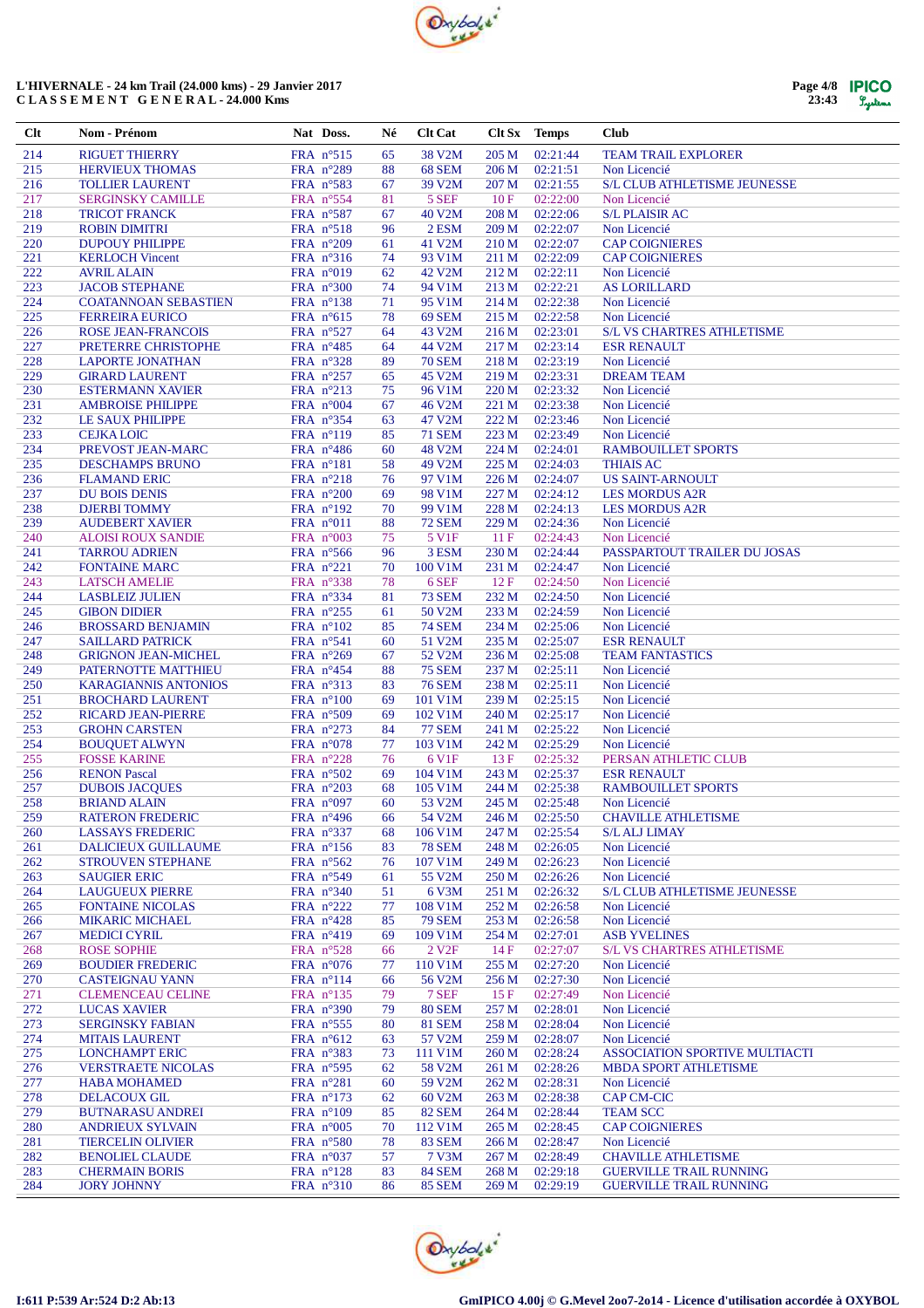

| Page 5/8 | <b>IPICO</b> |
|----------|--------------|
| 23:43    | Lystems      |

| Clt        | Nom - Prénom                                      | Nat Doss.                                | Né       | <b>Clt Cat</b>         |                  | Clt Sx Temps         | <b>Club</b>                                           |
|------------|---------------------------------------------------|------------------------------------------|----------|------------------------|------------------|----------------------|-------------------------------------------------------|
| 285        | <b>MATHEVET FREDERIC</b>                          | FRA $n^{\circ}413$                       | 70       | 113 V1M                | 270 M            | 02:29:23             | Non Licencié                                          |
| 286        | <b>CHASTAING THIERRY</b>                          | FRA $n^{\circ}124$                       | 71       | 114 V1M                | 271 M            | 02:29:25             | EA ST QUENTIN EN YVELINES                             |
| 287        | <b>KUKLA DOMINIQUE</b>                            | FRA $n^{\circ}319$                       | 75       | 115 V1M                | 272 M            | 02:29:29             | <b>ESR RENAULT</b>                                    |
| 288        | <b>RICHARD BENOIT</b>                             | FRA $n^{\circ}510$                       | 73       | 116 V1M                | 273 M            | 02:29:34             | Non Licencié                                          |
| 289        | PENNES ALEXIS                                     | FRA $n^{\circ}461$                       | 88       | <b>86 SEM</b>          | 274 M            | 02:29:47             | Non Licencié                                          |
| 290        | KULIK JEAN-BAPTISTE                               | FRA $n^{\circ}321$                       | 72       | 117 V1M                | 275 M            | 02:29:47             | <b>ASB YVELINES</b>                                   |
| 291        | <b>MARTIN ROMAIN</b>                              | FRA $n^{\circ}408$                       | 72       | 118 V1M                | 276 M            | 02:30:03             | <b>BURGBAD FRANCE</b>                                 |
| 292        | <b>BOURSIN ANTOINE</b>                            | FRA $n^{\circ}087$                       | 89       | <b>87 SEM</b>          | 277 M            | 02:30:05             | <b>NANTERRE TRIATHLON</b>                             |
| 293        | <b>CASTERAN LIONEL</b>                            | FRA $n^{\circ}115$                       | 76       | 119 V1M                | 278 M            | 02:30:17             | <b>UA VERSAILLES</b>                                  |
| 294<br>295 | <b>MATON BENJAMIN</b><br><b>SALABERT LAETITIA</b> | FRA $n^{\circ}416$                       | 84<br>81 | <b>88 SEM</b><br>8 SEF | 279 M<br>16F     | 02:30:17<br>02:30:18 | <b>UA VERSAILLES</b><br><b>UA VERSAILLES</b>          |
| 296        | <b>DILLON WENDY</b>                               | FRA $n^{\circ}542$<br>FRA $n^{\circ}190$ | 65       | 3 V <sub>2F</sub>      | 17F              | 02:30:30             | <b>ASB YVELINES</b>                                   |
| 297        | <b>MORVAN YANNICK</b>                             | FRA $n^{\circ}436$                       | 64       | 61 V2M                 | 280 M            | 02:30:33             | Non Licencié                                          |
| 298        | <b>BOURGEOIS NATHALIE</b>                         | FRA $n^{\circ}084$                       | 78       | 9 SEF                  | 18F              | 02:30:37             | Non Licencié                                          |
| 299        | <b>PIQUOT VIVIEN</b>                              | FRA $n^{\circ}475$                       | 74       | 120 V1M                | 281 M            | 02:30:52             | Non Licencié                                          |
| 300        | <b>BENAY JEAN-CHRISTOPHE</b>                      | FRA $n^{\circ}035$                       | 72       | 121 V1M                | 282 M            | 02:31:02             | TRIATHLON PLESSIS ROBINSON                            |
| 301        | <b>INGOUF OLIVIER</b>                             | FRA n°299                                | 64       | 62 V2M                 | 283 M            | 02:31:19             | Non Licencié                                          |
| 302        | <b>RIVIER ANNAICK</b>                             | FRA $n^{\circ}516$                       | 71       | 7 V1F                  | 19F              | 02:31:24             | <b>OUEST ESSONNE ATHLETISME</b>                       |
| 303        | <b>DANOY NICOLAS</b>                              | FRA $n^{\circ}157$                       | 77       | 122 V1M                | 284 M            | 02:31:24             | <b>TEAM SCC</b>                                       |
| 304        | <b>FOUBERT BENOIT</b>                             | FRA $n^{\circ}231$                       | 78       | <b>89 SEM</b>          | 285 M            | 02:31:45             | <b>ESR RENAULT</b>                                    |
| 305        | <b>RENOU CYRILLE</b>                              | FRA $n^{\circ}503$                       | 69       | 123 V1M                | 286 M            | 02:31:46             | <b>UA VERSAILLES</b>                                  |
| 306        | <b>TRONCIN BERTRAND</b>                           | FRA $n^{\circ}588$                       | 80       | <b>90 SEM</b>          | 287 M            | 02:32:04             | Non Licencié                                          |
| 307        | <b>NODARI BRUNO</b>                               | FRA $n^{\circ}446$                       | 61       | 63 V2M                 | 288 M            | 02:32:16             | Non Licencié                                          |
| 308        | <b>MUNOZ JOSE</b>                                 | FRA $n^{\circ}440$                       | 68       | 124 V1M                | 289 M            | 02:32:19             | FOULEES DE ST GERMAIN EN LAYE                         |
| 309        | <b>BOUCLON VERONIQUE</b>                          | FRA $n^{\circ}074$                       | 66       | 4 V <sub>2F</sub>      | 20F              | 02:32:22             | Non Licencié                                          |
| 310        | <b>RIBEIRO PHILIPPE</b>                           | FRA $n^{\circ}508$                       | 82       | 91 SEM                 | 290 M            | 02:32:34             | <b>S/L UAMAISONS LAFFITTE</b>                         |
| 311        | <b>BEURTON ERIC</b>                               | FRA $n^{\circ}050$                       | 69       | 125 V1M                | 291 M            | 02:32:37             | <b>E.S.R. RENAULT</b>                                 |
| 312        | <b>ESSA RAYAN</b>                                 | FRA $n^{\circ}212$                       | 67       | 64 V2M                 | 292 M            | 02:32:46             | Non Licencié                                          |
| 313        | <b>NETO BRUNO</b>                                 | FRA $n^{\circ}444$                       | 78       | <b>92 SEM</b>          | 293 M            | 02:32:55             | Non Licencié                                          |
| 314<br>315 | <b>FORGET FRANCK</b>                              | FRA $n^{\circ}226$                       | 69       | 126 V1M<br>127 V1M     | 294 M<br>295 M   | 02:33:01<br>02:33:04 | <b>S/L PLAISIR AC</b><br>S/L CLUB ATHLETISME JEUNESSE |
| 316        | <b>SENECA XAVIER</b><br><b>GROUHAN CHRISTELLE</b> | FRA $n^{\circ}552$                       | 74<br>69 | 8 V1F                  | 21F              | 02:33:06             | <b>S/L LES CLAYES ATHLETISME</b>                      |
| 317        | <b>GUERIN AURORE</b>                              | FRA $n^{\circ}274$<br>FRA $n^{\circ}276$ | 86       | <b>10 SEF</b>          | 22F              | 02:33:12             | <b>UAV VERSAILLES</b>                                 |
| 318        | <b>LAGAGE PIERRE</b>                              | FRA $n^{\circ}325$                       | 87       | <b>93 SEM</b>          | 296 M            | 02:33:15             | Non Licencié                                          |
| 319        | <b>BOURDIN EVELYNE</b>                            | FRA $n^{\circ}082$                       | 67       | 5 V <sub>2F</sub>      | 23F              | 02:33:38             | Non Licencié                                          |
| 320        | <b>MENDE ALICE</b>                                | FRA $n^{\circ}614$                       | 73       | 9 V1F                  | 24 F             | 02:33:58             | Non Licencié                                          |
| 321        | <b>WACHTER JEAN-MARIE</b>                         | FRA $n^{\circ}605$                       | 58       | 65 V2M                 | 297 M            | 02:33:59             | <b>TEAM SCC</b>                                       |
| 322        | DARLEA-DAVID SONIA                                | FRA $n^{\circ}158$                       | 81       | <b>11 SEF</b>          | 25F              | 02:33:59             | <b>TEAMPOINTZEN</b>                                   |
| 323        | <b>MATHIEU ANNE</b>                               | FRA $n^{\circ}414$                       | 66       | 6 V <sub>2F</sub>      | 26F              | 02:34:04             | Non Licencié                                          |
| 324        | <b>ROY ALEXANDRE</b>                              | FRA $n^{\circ}537$                       | 85       | <b>94 SEM</b>          | 298 M            | 02:34:21             | <b>LE CHESNAY 78 AS</b>                               |
| 325        | <b>MAHEE ELEONORE</b>                             | FRA $n^{\circ}395$                       | 93       | <b>12 SEF</b>          | 27 F             | 02:34:23             | Non Licencié                                          |
| 326        | <b>BOURDIN FRANCK</b>                             | FRA $n^{\circ}083$                       | 68       | 128 V1M                | 299 M            | 02:34:24             | Non Licencié                                          |
| 327        | <b>CARLIER JEAN-FRANCOIS</b>                      | FRA $n^{\circ}112$                       | 68       | 129 V1M                | 300 <sub>M</sub> | 02:34:24             | Non Licencié                                          |
| 328        | <b>BEL LASSEN PIERRE</b>                          | FRA $n^{\circ}031$                       | 88       | <b>95 SEM</b>          | 301 M            | 02:34:26             | Non Licencié                                          |
| 329        | <b>BERNO DIDIER</b>                               | FRA $n^{\circ}043$                       | 80       | <b>96 SEM</b>          | 302 M            | 02:34:26             | Non Licencié                                          |
| 330        | <b>ROCHER VALERIE</b>                             | FRA $n^{\circ}524$                       | 71       | 10 V1F                 | 28F              | 02:34:28             | S/L CLUB ATHLETISME JEUNESSE                          |
| 331        | DESSOULLES BAO KIM                                | FRA $n^{\circ}185$                       | 94       | <b>13 SEF</b>          | 29F              | 02:34:30             | ASCC RAMBOUILLET OLYMPIQUE                            |
| 332        | DERUYVER MURIELLE                                 | FRA $n^{\circ}180$                       | 67       | 7 V <sub>2F</sub>      | 30F              | 02:34:34             | <b>CA MANTES-LA-VILLE</b>                             |
| 333        | DAGBERT JOEL                                      | FRA n°154                                | 63       | 66 V2M                 | 303 M            | 02:34:36             | <b>CAP COIGNIERES</b>                                 |
| 334        | <b>ROCHE PHILIPPE</b>                             | FRA $n^{\circ}522$                       | 66       | 67 V2M                 | 304 M            | 02:34:49             | <b>TEAMPOINTZEN</b>                                   |
| 335        | <b>LEBLANC ANTOINE</b>                            | FRA n°355                                | 77       | 130 V1M                | 305 M            | 02:35:05             | <b>ESR RENAULT</b>                                    |
| 336        | <b>EDY CHRISTELLE</b>                             | FRA $n^{\circ}210$                       | 74       | 11 V1F                 | 31F              | 02:35:11             | Non Licencié                                          |
| 337        | <b>LAURENT DAVID</b>                              | FRA $n^{\circ}342$                       | 76       | 131 V1M                | 306 M            | 02:35:18             | ALTERNAT'URE-3R                                       |
| 338        | <b>THOMAS PHILIPPE</b>                            | FRA n°577                                | 55       | 8 V3M                  | 307 M            | 02:35:34             | LE SOUFFLE D'ORGERUS                                  |
| 339        | <b>ROBIC LAURENT</b>                              | FRA $n^{\circ}517$                       | 62       | 68 V2M                 | 308 M            | 02:36:07             | <b>SO HOUILLES</b>                                    |
| 340        | <b>MOUZAY CHRISTOPHE</b>                          | FRA $n^{\circ}438$                       | 67       | 69 V2M                 | 309 M            | 02:36:21             | <b>CLUB SPORTIF CACL</b>                              |
| 341<br>342 | <b>LEIBER ERIC</b><br><b>TONNELIER THIERRY</b>    | FRA $n^{\circ}366$<br>FRA $n^{\circ}584$ | 63<br>58 | 70 V2M<br>71 V2M       | 310 M<br>311 M   | 02:36:24<br>02:36:26 | <b>ASB YVELINES</b><br>Non Licencié                   |
| 343        | <b>VIAULT JEAN-LUC</b>                            | FRA $n^{\circ}597$                       | 69       | 132 V1M                | 312 M            | 02:36:27             | <b>RUNNING EVASION 95</b>                             |
| 344        | <b>SOHIER BASTIEN</b>                             | FRA n°559                                | 86       | 97 SEM                 | 313 M            | 02:36:35             | Non Licencié                                          |
| 345        | <b>GERCARA JEAN FRANCOIS</b>                      | FRA n°252                                | 79       | <b>98 SEM</b>          | 314 M            | 02:36:35             | Non Licencié                                          |
| 346        | <b>IAFRATE FREDERIC</b>                           | FRA $n^{\circ}295$                       | 71       | 133 V1M                | 315 M            | 02:36:36             | <b>THIAIS AC</b>                                      |
| 347        | <b>DELOMBRE PHILIPPE</b>                          | FRA $n^{\circ}176$                       | 61       | 72 V <sub>2</sub> M    | 316M             | 02:36:49             | <b>OXYGENE PSA</b>                                    |
| 348        | <b>RICHARD VERONIQUE</b>                          | FRA $n^{\circ}512$                       | 76       | 12 V1F                 | 32 F             | 02:36:53             | <b>CIVC</b>                                           |
| 349        | <b>ZELE YVES</b>                                  | FRA $n^{\circ}606$                       | 46       | 3 V4M                  | 317 M            | 02:37:14             | <b>ASCA PEUGEOT POISSY</b>                            |
| 350        | <b>MOURAUD NATHALIE</b>                           | FRA $n^{\circ}437$                       | 68       | 13 V1F                 | 33 F             | 02:37:18             | <b>ASDD</b>                                           |
| 351        | <b>MAHE FLORENCE</b>                              | FRA $n^{\circ}394$                       | 69       | 14 V1F                 | 34 F             | 02:37:18             | <b>THIAIS AC</b>                                      |
| 352        | DE PREVILLE PHILIPPE                              | FRA $n^{\circ}165$                       | 89       | <b>99 SEM</b>          | 318 M            | 02:37:42             | Non Licencié                                          |
| 353        | <b>DESSOULLES OLIVIER</b>                         | FRA $n^{\circ}186$                       | 66       | 73 V2M                 | 319 M            | 02:38:09             | ASCC RAMBOUILLET OLYMPIQUE                            |
| 354        | <b>BINEAU JEAN-PIERRE</b>                         | FRA $n^{\circ}054$                       | 74       | 134 V1M                | 320 M            | 02:38:17             | Non Licencié                                          |
| 355        | RENAULT CHRYSTELE                                 | FRA $n^{\circ}500$                       | 70       | 15 V1F                 | 35 F             | 02:38:24             | <b>COURBEVOIE ATHLETISME CLUB ET</b>                  |
|            |                                                   |                                          |          |                        |                  |                      |                                                       |

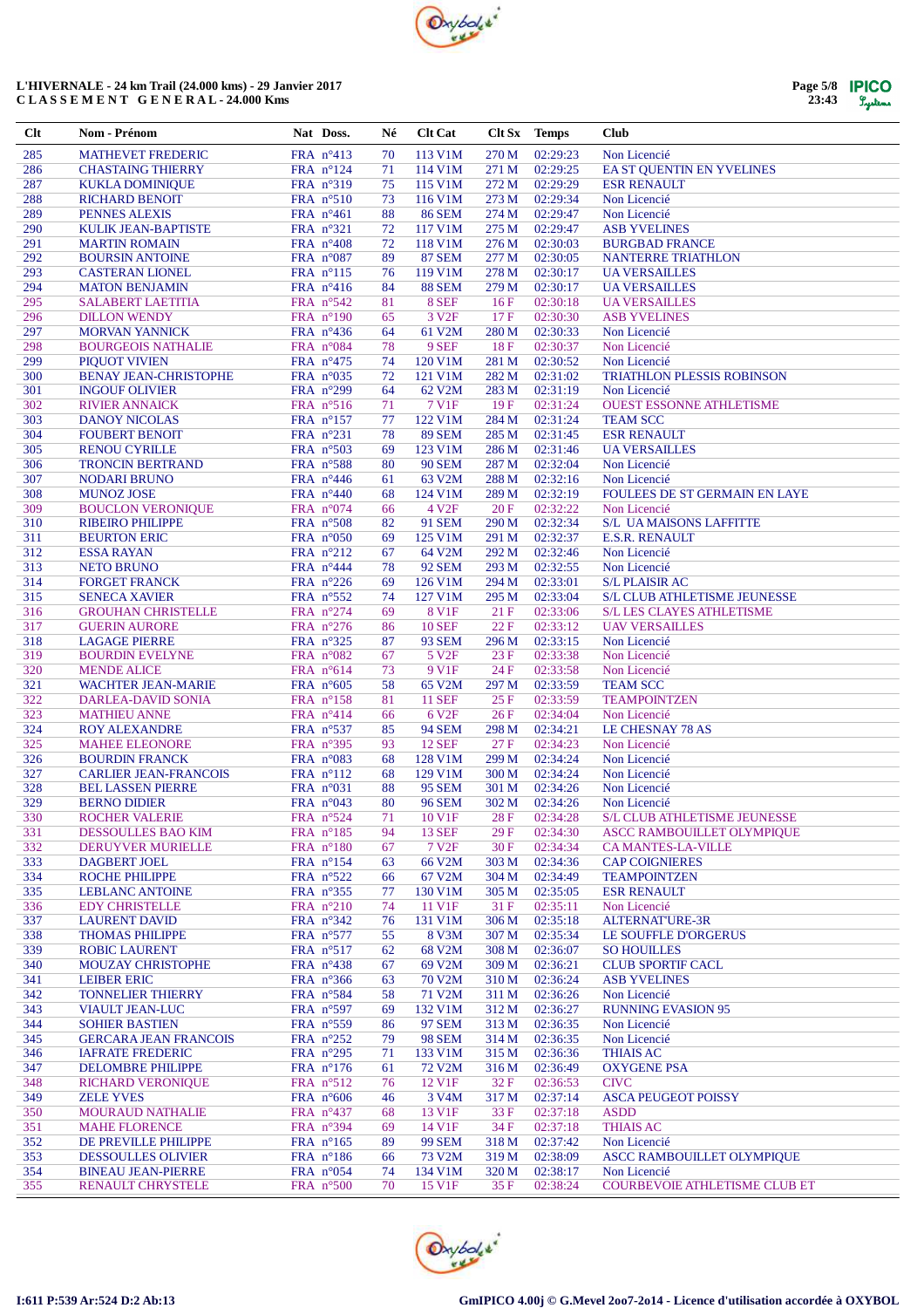

| Page 6/8 | <b>IPICO</b> |
|----------|--------------|
| 23:43    | Systems      |

| Clt        | Nom - Prénom                                       | Nat Doss.                                 | Né       | Clt Cat                  | Clt Sx         | <b>Temps</b>         | <b>Club</b>                                                       |
|------------|----------------------------------------------------|-------------------------------------------|----------|--------------------------|----------------|----------------------|-------------------------------------------------------------------|
| 356        | <b>CHERUBINI THOMAS</b>                            | FRA n°129                                 | 97       | 4 ESM                    | 321 M          | 02:38:29             | Non Licencié                                                      |
| 357        | <b>LEROY OLIVIER</b>                               | FRA n°376                                 | 76       | 135 V1M                  | 322 M          | 02:38:30             | Non Licencié                                                      |
| 358        | <b>KUKLA OLIVIER</b>                               | FRA $n^{\circ}320$                        | 67       | 74 V2M                   | 323 M          | 02:38:36             | Non Licencié                                                      |
| 359        | <b>MARCHAND GILLES</b>                             | FRA $n^{\circ}403$                        | 56       | 9 V3M                    | 324 M          | 02:38:40             | <b>THIAIS AC</b>                                                  |
| 360        | <b>CIUCHE RAMONA</b>                               | FRA nº133                                 | 82       | <b>14 SEF</b>            | 36F            | 02:38:40             | <b>TEAM SCC</b>                                                   |
| 361        | <b>GARNIER CYRIL</b>                               | FRA $n^{\circ}243$                        | 77       | 136 V1M                  | 325 M          | 02:38:44             | Non Licencié                                                      |
| 362        | <b>BOUCHER MARC</b>                                | FRA $n^{\circ}073$                        | 59       | 75 V2M                   | 326 M          | 02:38:47             | <b>ESR RENAULT</b>                                                |
| 363<br>364 | <b>MOCHI CELINE</b><br><b>SALGADO NADIA</b>        | FRA $n^{\circ}431$<br>FRA $n^{\circ}$ 543 | 77<br>80 | 16 V1F<br><b>15 SEF</b>  | 37 F<br>38F    | 02:38:52<br>02:38:53 | Non Licencié<br>Non Licencié                                      |
| 365        | <b>BALOUNAICK FRANCIS</b>                          | FRA $n^{\circ}023$                        | 79       | <b>100 SEM</b>           | 327 M          | 02:38:57             | Non Licencié                                                      |
| 366        | <b>ROCHER NOEL</b>                                 | FRA $n^{\circ}523$                        | 67       | 76 V2M                   | 328 M          | 02:39:00             | S/L CLUB ATHLETISME JEUNESSE                                      |
| 367        | <b>BURGEVIN SABINE</b>                             | FRA $n^{\circ}107$                        | 71       | 17 V1F                   | 39F            | 02:39:06             | Non Licencié                                                      |
| 368        | <b>FOUCHARD ARNAUD</b>                             | FRA $n^{\circ}233$                        | 84       | <b>101 SEM</b>           | 329 M          | 02:39:09             | Non Licencié                                                      |
| 369        | <b>BRUN XAVIER</b>                                 | FRA $n^{\circ}103$                        | 72       | 137 V1M                  | 330 M          | 02:39:10             | Non Licencié                                                      |
| 370        | <b>NOUVEL JEAN-BAPTISTE</b>                        | FRA $n^{\circ}447$                        | 74       | 138 V1M                  | 331 M          | 02:39:12             | Non Licencié                                                      |
| 371        | <b>BERANGER LOUIS</b>                              | FRA $n^{\circ}039$                        | 81       | <b>102 SEM</b>           | 332 M          | 02:39:20             | Non Licencié                                                      |
| 372        | <b>CINI STEPHANE</b>                               | FRA $n^{\circ}132$                        | 68       | 139 V1M                  | 333 M          | 02:39:25             | <b>TEAM TRAIL LES GIVRES</b>                                      |
| 373        | <b>FLORENTIN REGIS</b>                             | FRA $n^{\circ}219$                        | 82       | <b>103 SEM</b>           | 334 M          | 02:39:32             | Non Licencié                                                      |
| 374        | <b>GIRAUD-MOREL EDOUARD</b>                        | FRA $n^{\circ}259$                        | 81       | <b>104 SEM</b>           | 335 M          | 02:39:32             | Non Licencié                                                      |
| 375        | <b>DUFOUR CHRISTOPHE</b>                           | FRA $n^{\circ}206$                        | 67       | 77 V2M                   | 336 M          | 02:39:34             | S/L CLUB ATHLETISME JEUNESSE                                      |
| 376<br>377 | <b>LAVAL CHRISTOPHE</b>                            | FRA $n^{\circ}343$                        | 72       | 140 V1M                  | 337 M          | 02:39:40             | <b>ASB YVELINES</b>                                               |
| 378        | <b>TERMOUL STEPHANE</b><br><b>CHEDOTAL THIERRY</b> | FRA $n^{\circ}570$                        | 68<br>66 | 141 V1M<br><b>78 V2M</b> | 338 M          | 02:39:44<br>02:39:45 | <b>THIAIS AC</b>                                                  |
| 379        | <b>VAYRAC EVELYNE</b>                              | FRA $n^{\circ}127$<br>FRA n°592           | 68       | 18 V1F                   | 339 M<br>40F   | 02:39:47             | ASCC RAMBOUILLET OLYMPIQUE<br><b>S/L CLUB ATHLETISME JEUNESSE</b> |
| 380        | <b>THERRILLION NOEMIE</b>                          | FRA $n^{\circ}571$                        | 92       | <b>16 SEF</b>            | 41 F           | 02:39:48             | EA ST OUENTIN EN YVELINES                                         |
| 381        | <b>BOVA VINCENT</b>                                | FRA $n^{\circ}094$                        | 72       | 142 V1M                  | 340 M          | 02:39:49             | Non Licencié                                                      |
| 382        | <b>LONGIS DAMIEN</b>                               | FRA $n^{\circ}384$                        | 82       | <b>105 SEM</b>           | 341 M          | 02:40:00             | Non Licencié                                                      |
| 383        | KOULMANN JEAN-ARNAUD                               | FRA $n^{\circ}318$                        | 70       | 143 V1M                  | 342 M          | 02:40:07             | Non Licencié                                                      |
| 384        | <b>CERUTTI MARILYNE</b>                            | FRA n°121                                 | 72       | 19 V1F                   | 42F            | 02:40:08             | <b>AC VELIZY-VILLACOUBLAY</b>                                     |
| 385        | <b>MASSET LAURENT</b>                              | FRA $n^{\circ}411$                        | 66       | 79 V2M                   | 343 M          | 02:40:14             | <b>ASSOCIATION SPORTIVE MULTIACTI</b>                             |
| 386        | <b>SIBILAUD OLIVIER</b>                            | FRA $n^{\circ}$ 556                       | 72       | 144 V1M                  | 344 M          | 02:40:22             | Non Licencié                                                      |
| 387        | <b>MERCIER MARTINE</b>                             | FRA $n^{\circ}421$                        | 59       | 8 V <sub>2F</sub>        | 43 F           | 02:40:29             | Non Licencié                                                      |
| 388        | <b>MICHALI REGINE</b>                              | FRA $n^{\circ}425$                        | 61       | 9 V <sub>2F</sub>        | 44 F           | 02:40:33             | <b>COURBEVOIE ATHLETISME CLUB ET</b>                              |
| 389        | <b>CALMELS CECILE</b>                              | FRA n°111                                 | 67       | 10 V <sub>2F</sub>       | 45 F           | 02:40:36             | <b>S/L VS CHARTRES ATHLETISME</b>                                 |
| 390        | <b>STEIN SOPHIE</b>                                | FRA n°561                                 | 64       | 11 V <sub>2F</sub>       | 46 F           | 02:40:36             | Non Licencié                                                      |
| 391        | DE RIVOYRE JULIETTE                                | FRA $n^{\circ}166$                        | 86       | <b>17 SEF</b>            | 47 F           | 02:40:39             | Non Licencié                                                      |
| 392        | <b>LUCE FRANCIS</b>                                | FRA $n^{\circ}391$                        | 57       | 10 V3M                   | 345 M          | 02:40:39             | Non Licencié                                                      |
| 393        | <b>TANGUY YVAN</b><br><b>LASIES CLAIRE</b>         | FRA $n^{\circ}565$                        | 83       | <b>106 SEM</b>           | 346 M          | 02:40:40             | Non Licencié                                                      |
| 394<br>395 | <b>COUDERC STEPHANE</b>                            | FRA $n^{\circ}335$<br>FRA n°148           | 77<br>70 | 20 V1F<br>145 V1M        | 48 F<br>347 M  | 02:40:45<br>02:40:46 | Non Licencié<br><b>ESR RENAULT</b>                                |
| 396        | <b>DAVID CAMELIA</b>                               | FRA $n^{\circ}161$                        | 78       | <b>18 SEF</b>            | 49 F           | 02:40:49             | Non Licencié                                                      |
| 397        | <b>BERNARD GUILHEM</b>                             | FRA $n^{\circ}040$                        | 73       | 146 V1M                  | 348 M          | 02:40:52             | Non Licencié                                                      |
| 398        | <b>PIOT OLIVIER</b>                                | FRA $n^{\circ}474$                        | 66       | 80 V2M                   | 349 M          | 02:41:07             | Non Licencié                                                      |
| 399        | <b>GARREAU JEAN-MARIE</b>                          | FRA $n^{\circ}244$                        | 59       | 81 V2M                   | 350 M          | 02:41:10             | AS CREDIT FONCIER DE FRANC                                        |
| 400        | <b>DEVIDTS GILLES</b>                              | FRA $n^{\circ}188$                        | 63       | 82 V2M                   | 351 M          | 02:41:20             | <b>S/L PLAISIR AC</b>                                             |
| 401        | <b>BIZET AGNES</b>                                 | FRA $n^{\circ}055$                        | 81       | <b>19 SEF</b>            | 50 F           | 02:41:24             | Non Licencié                                                      |
| 402        | <b>HOULBERT PHILIPPE</b>                           | FRA $n^{\circ}290$                        | 54       | 11 V3M                   | 352 M          | 02:41:26             | Non Licencié                                                      |
| 403        | <b>GRIDEL GHISLAIN</b>                             | FRA $n^{\circ}268$                        | 80       | <b>107 SEM</b>           | 353 M          | 02:41:37             | Non Licencié                                                      |
| 404        | <b>BLONDEL LOIC</b>                                | FRA $n^{\circ}061$                        | 91       | <b>108 SEM</b>           | 354 M          | 02:41:55             | Non Licencié                                                      |
| 405        | <b>BOUCHAREL PHILIPPE</b>                          | FRA $n^{\circ}071$                        | 62       | 83 V2M                   | 355 M          | 02:41:57             | <b>OXYGENE PSA</b>                                                |
| 406        | <b>DELCROS BARBARA</b>                             | FRA n°175                                 | 72       | 21 V1F                   | 51 F           | 02:42:19             | <b>CIVCHEVREUSE</b>                                               |
| 407        | <b>LECUYER IVAN</b>                                | FRA n°363                                 | 82       | <b>109 SEM</b>           | 356 M          | 02:42:32             | <b>ASCC RAMBOUILLET OLYMPIQUE</b>                                 |
| 408        | <b>THIRIEZ GUILLAUME</b>                           | FRA $n^{\circ}574$                        | 69       | 147 V1M                  | 357 M          | 02:42:38             | <b>TEAM SCC</b>                                                   |
| 409        | <b>BERNARD JEAN-MARIE</b>                          | FRA $n^{\circ}041$                        | 54       | 12 V3M                   | 358 M          | 02:42:38             | <b>TEAM SCC</b>                                                   |
| 410<br>411 | <b>TIBI MARC</b><br>ROUSSEAU JEAN-YVES             | FRA n°579<br>FRA n°535                    | 66<br>63 | 84 V2M<br>85 V2M         | 359 M<br>360 M | 02:43:03<br>02:43:08 | <b>CHAVILLE ATHLETISME</b><br>Non Licencié                        |
| 412        | <b>HAMAGUCHI YUKA</b>                              | FRA n°284                                 | 80       | <b>20 SEF</b>            | 52F            | 02:43:12             | <b>ESR RENAULT</b>                                                |
| 413        | <b>AVALLART JULIE</b>                              | FRA $n^{\circ}017$                        | 82       | <b>21 SEF</b>            | 53 F           | 02:43:31             | Non Licencié                                                      |
| 414        | DE SAUVEBOEUF CYRIL                                | FRA n°168                                 | 79       | <b>110 SEM</b>           | 361 M          | 02:43:40             | Non Licencié                                                      |
| 415        | POGEANT BENOIT                                     | FRA $n^{\circ}479$                        | 77       | 148 V1M                  | 362 M          | 02:43:40             | Non Licencié                                                      |
| 416        | <b>MERRIEN GWENAELLE</b>                           | FRA $n^{\circ}423$                        | 76       | 22 V1F                   | 54 F           | 02:44:13             | TRAIL ENTRE ELLES                                                 |
| 417        | <b>BENACERRAF LAURENT</b>                          | FRA $n^{\circ}034$                        | 62       | 86 V2M                   | 363 M          | 02:44:40             | <b>SAINT DENIS EMOTION</b>                                        |
| 418        | DELANNOY LAURENT                                   | FRA $n^{\circ}174$                        | 78       | <b>111 SEM</b>           | 364 M          | 02:44:46             | Non Licencié                                                      |
| 419        | <b>BOUDIER VALERIE</b>                             | FRA $n^{\circ}077$                        | 69       | 23 V1F                   | 55 F           | 02:44:52             | Non Licencié                                                      |
| 420        | DE ROTALIER MARC                                   | FRA $n^{\circ}167$                        | 72       | 149 V1M                  | 365 M          | 02:45:12             | Non Licencié                                                      |
| 421        | <b>SELOSSE SANDRA</b>                              | FRA n°551                                 | 86       | <b>22 SEF</b>            | 56 F           | 02:45:22             | Non Licencié                                                      |
| 422        | <b>ROCA PASCAL</b>                                 | FRA n°521                                 | 77       | 150 V1M                  | 366 M          | 02:45:22             | Non Licencié                                                      |
| 423        | <b>PAULIN BENOIT</b>                               | FRA $n^{\circ}456$                        | 75       | 151 V1M                  | 367 M          | 02:45:33             | <b>TOBESPORT</b>                                                  |
| 424        | <b>GEFFARD PHILIPPE</b>                            | FRA $n^{\circ}248$                        | 64       | 87 V2M                   | 368 M          | 02:46:29             | <b>CHAVILLE ATHLETISME</b>                                        |
| 425        | <b>BOBO FRANCOIS</b>                               | FRA $n^{\circ}062$                        | 57       | 13 V3M                   | 369 M          | 02:46:47             | <b>MBDA SPORT ATHLETISME</b>                                      |
| 426        | <b>DELPIERRE SYLVAIN</b>                           | FRA n°177                                 | 73       | 152 V1M                  | 370 M          | 02:47:01             | <b>S/L CLUB ATHLETISME JEUNESSE</b>                               |

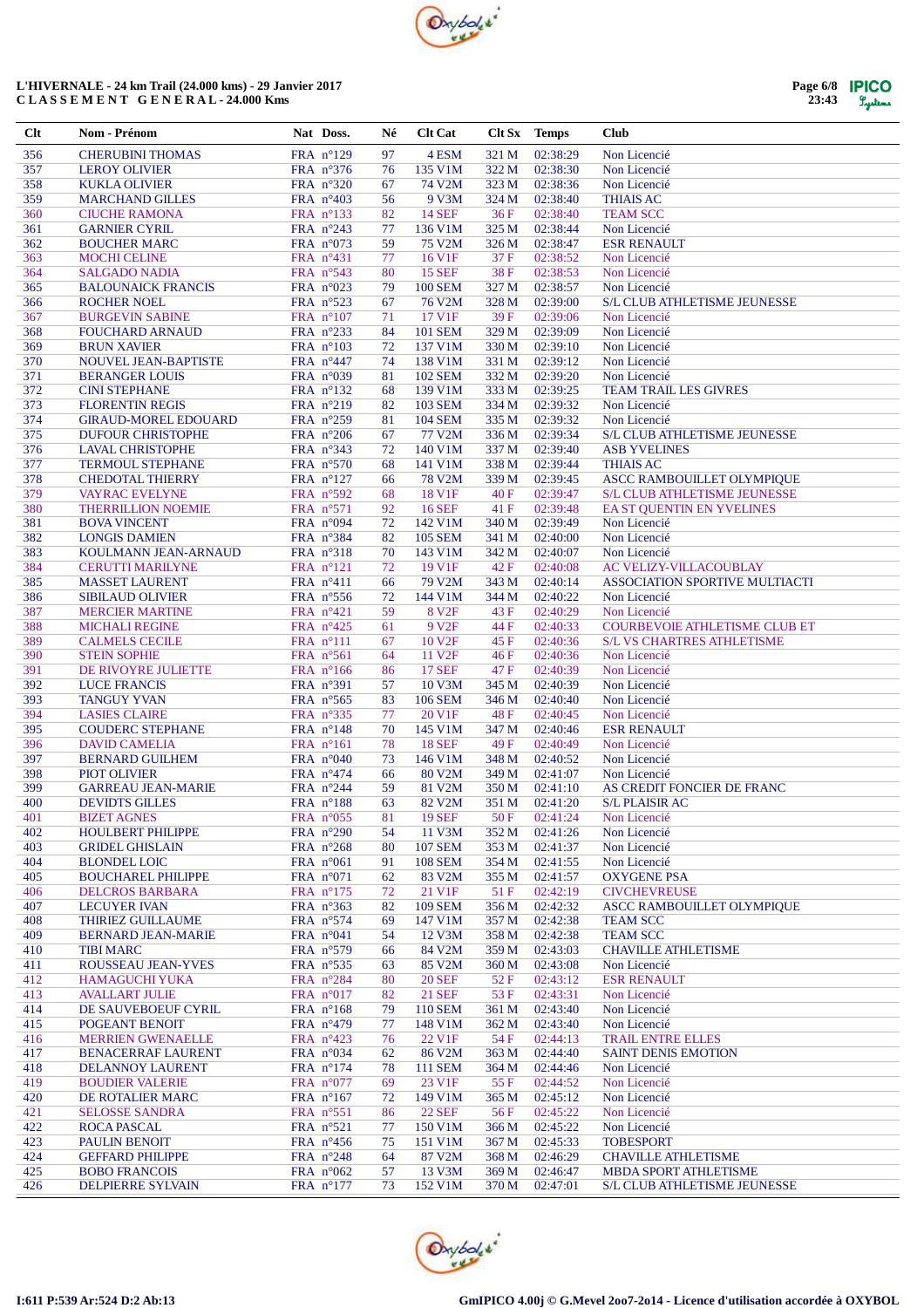

| Page 7/8 | <b>IPICO</b> |
|----------|--------------|
| 23:43    | Lystems      |

| Clt        | Nom - Prénom                                        | Nat Doss.                                | Né       | <b>Clt Cat</b>          |               | Clt Sx Temps         | <b>Club</b>                                                        |
|------------|-----------------------------------------------------|------------------------------------------|----------|-------------------------|---------------|----------------------|--------------------------------------------------------------------|
| 427        | <b>BLANC JEAN FRANCOIS</b>                          | FRA $n^{\circ}056$                       | 63       | 88 V2M                  | 371 M         | 02:47:12             | <b>ASCEA SACLAY</b>                                                |
| 428        | <b>COUDERT SEBASTIEN</b>                            | FRA $n^{\circ}149$                       | 77       | 153 V1M                 | 372 M         | 02:47:12             | Non Licencié                                                       |
| 429        | <b>FOURNIER MARGUERITE</b>                          | FRA $n^{\circ}235$                       | 69       | 24 V1F                  | 57 F          | 02:47:21             | <b>CHAVILLE ATHLETISME</b>                                         |
| 430        | <b>LUIGI JEAN-PIERRE</b>                            | FRA $n^{\circ}392$                       | 53       | 14 V3M                  | 373 M         | 02:47:39             | Non Licencié                                                       |
| 431        | <b>SINEUX SYLVAIN</b>                               | FRA $n^{\circ}$ 558                      | 68       | 154 V1M                 | 374 M         | 02:47:40             | Non Licencié                                                       |
| 432        | <b>REBIERE SYLVAIN</b>                              | FRA $n^{\circ}498$                       | 74       | 155 V1M                 | 375 M         | 02:47:44             | <b>SCA 2000 TRIATHLON EVRY</b>                                     |
| 433<br>434 | <b>BOUCHER CELINE</b><br><b>VAREILLE GHISLAINE</b>  | FRA $n^{\circ}072$                       | 81<br>73 | <b>23 SEF</b><br>25 V1F | 58F<br>59F    | 02:47:56<br>02:48:14 | Non Licencié<br>Non Licencié                                       |
| 435        | <b>BUFFET DAMIEN</b>                                | FRA $n^{\circ}591$<br>FRA $n^{\circ}104$ | 79       | <b>112 SEM</b>          | 376 M         | 02:48:23             | Non Licencié                                                       |
| 436        | POSSEME ARNAUD                                      | FRA $n^{\circ}483$                       | 84       | 113 SEM                 | 377 M         | 02:48:31             | <b>S/L CLUB ATHLETISME JEUNESSE</b>                                |
| 437        | <b>SAGNET FRANCK</b>                                | FRA $n^{\circ}540$                       | 65       | 89 V2M                  | 378 M         | 02:48:39             | Non Licencié                                                       |
| 438        | <b>MARTINEZ ALEXANDRE</b>                           | FRA $n^{\circ}409$                       | 66       | 90 V2M                  | 379 M         | 02:48:44             | <b>ESR RENAULT</b>                                                 |
| 439        | LE BERRE DAVID                                      | FRA $n^{\circ}347$                       | 73       | 156 V1M                 | 380 M         | 02:48:44             | <b>ESR RENAULT</b>                                                 |
| 440        | PICARD SEBASTIEN                                    | FRA $n^{\circ}467$                       | 80       | 114 SEM                 | 381 M         | 02:48:48             | Non Licencié                                                       |
| 441        | <b>BLIN MANUEL</b>                                  | FRA $n^{\circ}059$                       | 69       | 157 V1M                 | 382 M         | 02:49:03             | <b>THIAIS AC</b>                                                   |
| 442<br>443 | LE BRAS GILBERT                                     | FRA $n^{\circ}348$                       | 57       | 15 V3M<br>158 V1M       | 383 M         | 02:49:52<br>02:50:54 | Non Licencié<br><b>REV7</b>                                        |
| 444        | <b>AURY VINCENT</b><br><b>DELPON FLORENCE</b>       | FRA $n^{\circ}013$<br>FRA $n^{\circ}178$ | 77<br>75 | 26 V1F                  | 384 M<br>60F  | 02:50:58             | Non Licencié                                                       |
| 445        | <b>CORON PASCALE</b>                                | FRA $n^{\circ}144$                       | 60       | 12 V <sub>2F</sub>      | 61 F          | 02:51:30             | <b>CHAVILLE ATHLETISME</b>                                         |
| 446        | <b>KLEIN ISABELLE</b>                               | FRA $n^{\circ}317$                       | 83       | <b>24 SEF</b>           | 62 F          | 02:51:50             | <b>ASASPP</b>                                                      |
| 447        | <b>BOITEL CHRISTOPHE</b>                            | FRA $n^{\circ}063$                       | 77       | 159 V1M                 | 385 M         | 02:52:02             | <b>MBDA SPORT ATHLETISME</b>                                       |
| 448        | <b>GUIHENEUF FABIEN</b>                             | FRA n°277                                | 79       | <b>115 SEM</b>          | 386 M         | 02:52:05             | <b>ESR RENAULT</b>                                                 |
| 449        | <b>RIFFARD CAMILLE</b>                              | FRA $n^{\circ}514$                       | 74       | 27 V1F                  | 63 F          | 02:52:21             | Non Licencié                                                       |
| 450        | <b>BATISTA CATARINA</b>                             | FRA $n^{\circ}028$                       | 76       | 28 V1F                  | 64 F          | 02:52:22             | Non Licencié                                                       |
| 451        | <b>MOREAU LINDA</b>                                 | FRA nº434                                | 55       | 1 V3F                   | 65 F          | 02:53:05             | <b>SO HOUILLES</b>                                                 |
| 452        | <b>CLIFFORD ANNE-LISE</b>                           | FRA $n^{\circ}137$                       | 83       | <b>25 SEF</b>           | 66 F          | 02:53:11             | Non Licencié                                                       |
| 453<br>454 | <b>TEISSEDRE CLAIRE</b><br>MERCEREAU JEAN-NOEL      | FRA $n^{\circ}$ 568                      | 83       | <b>26 SEF</b>           | 67 F<br>387 M | 02:53:27<br>02:54:18 | Non Licencié<br>ASSOCIATION SPORTIVE MULTIACTI                     |
| 455        | <b>VIGNAIS FREDERIC</b>                             | FRA $n^{\circ}420$<br>FRA $n^{\circ}599$ | 80<br>67 | 116 SEM<br>91 V2M       | 388 M         | 02:55:31             | Non Licencié                                                       |
| 456        | <b>GANDRILLON ALICE</b>                             | FRA $n^{\circ}240$                       | 91       | <b>27 SEF</b>           | 68F           | 02:56:07             | <b>CHAVILLE ATHLETISME</b>                                         |
| 457        | <b>VINCENT PATRICK</b>                              | FRA $n^{\circ}602$                       | 63       | 92 V2M                  | 389 M         | 02:56:08             | <b>ESR RENAULT</b>                                                 |
| 458        | <b>LOUIS GUILLAUME</b>                              | FRA $n^{\circ}388$                       | 73       | 160 V1M                 | 390 M         | 02:56:27             | Non Licencié                                                       |
| 459        | <b>LAMARE MAGALI</b>                                | FRA $n^{\circ}326$                       | 71       | 29 V1F                  | 69F           | 02:57:39             | Non Licencié                                                       |
| 460        | <b>BARRE PIERRE</b>                                 | FRA $n^{\circ}025$                       | 66       | 93 V2M                  | 391 M         | 02:57:40             | Non Licencié                                                       |
| 461        | <b>FEDELES ADINA</b>                                | FRA $n^{\circ}215$                       | 89       | <b>28 SEF</b>           | 70 F          | 02:57:42             | <b>TEAM SCC</b>                                                    |
| 462        | <b>FOUBERT GILLES</b>                               | FRA n°232                                | 74       | 161 V1M                 | 392 M         | 02:57:59             | Non Licencié                                                       |
| 463<br>464 | <b>BERTRAND FRANCOIS</b>                            | FRA $n^{\circ}046$                       | 74       | 162 V1M<br>30 V1F       | 393 M<br>71 F | 02:58:26<br>02:58:27 | Non Licencié                                                       |
| 465        | <b>BERTRAND MARINE</b><br><b>ROSTAING JOEL</b>      | FRA $n^{\circ}047$<br>FRA $n^{\circ}531$ | 76<br>71 | 163 V1M                 | 394 M         | 02:59:47             | Non Licencié<br>Non Licencié                                       |
| 466        | <b>BOROWIEC SEBASTIEN</b>                           | FRA $n^{\circ}068$                       | 71       | 164 V1M                 | 395 M         | 02:59:47             | Non Licencié                                                       |
| 467        | <b>LOUBEAU ANNE</b>                                 | FRA $n^{\circ}387$                       | 64       | 13 V <sub>2F</sub>      | 72 F          | 02:59:51             | <b>S/L VS CHARTRES ATHLETISME</b>                                  |
| 468        | <b>ROSSI STEPHANE</b>                               | FRA $n^{\circ}530$                       | 66       | 94 V2M                  | 396 M         | 03:00:19             | <b>THIAIS AC</b>                                                   |
| 469        | <b>BLIN VIRGINIE</b>                                | FRA $n^{\circ}060$                       | 70       | 31 V1F                  | 73 F          | 03:00:21             | <b>THIAIS AC</b>                                                   |
| 470        | <b>GONTIER ZERMATI MYRIAM</b>                       | FRA $n^{\circ}262$                       | 71       | 32 V1F                  | 74 F          | 03:00:56             | Non Licencié                                                       |
| 471        | <b>GRIVEL FABIEN</b>                                | FRA $n^{\circ}270$                       | 84       | <b>117 SEM</b>          | 397 M         | 03:01:00             | Non Licencié                                                       |
| 472        | <b>COSSERAT LAURENT</b>                             | FRA $n^{\circ}145$                       | 59       | 95 V2M                  | 398 M         | 03:01:21             | <b>ESR RENAULT</b>                                                 |
| 473<br>474 | <b>JAQUINOD LOIC</b>                                | FRA n°305                                | 03       | 1 MIM                   | 399 M         | 03:02:06<br>03:02:12 | <b>DUNES D'ESPOIR</b>                                              |
| 475        | <b>LAROCHE CHRISTINE</b><br><b>ZIMMERMANN CYRIL</b> | FRA $n^{\circ}332$<br>FRA $n^{\circ}609$ | 75<br>72 | 33 V1F<br>165 V1M       | 75 F<br>400 M | 03:02:20             | <b>ASSOCIATION SPORTIVE MULTIACTI</b><br>EA ST QUENTIN EN YVELINES |
| 476        | <b>MALLINGER CEDRIC</b>                             | FRA $n^{\circ}398$                       | 78       | <b>118 SEM</b>          | 401 M         | 03:03:09             | Non Licencié                                                       |
| 477        | <b>BINCAZ JOCELYN</b>                               | FRA $n^{\circ}053$                       | 78       | <b>29 SEF</b>           | 76 F          | 03:03:10             | Non Licencié                                                       |
| 478        | <b>NATAI JOANNA</b>                                 | FRA $n^{\circ}443$                       | 80       | <b>30 SEF</b>           | 77 F          | 03:03:18             | <b>ASASPP</b>                                                      |
| 479        | <b>REY CHRYSTEL</b>                                 | FRA $n^{\circ}504$                       | 70       | 34 V1F                  | <b>78 F</b>   | 03:03:32             | Non Licencié                                                       |
| 480        | <b>LEBLANC NICOLAS</b>                              | FRA $n^{\circ}356$                       | 69       | 166 V1M                 | 402 M         | 03:03:40             | Non Licencié                                                       |
| 481        | <b>CORON HUBERT</b>                                 | FRA $n^{\circ}143$                       | 52       | 16 V3M                  | 403 M         | 03:03:50             | <b>CHAVILLE ATHLETISME</b>                                         |
| 482        | <b>BROIX SYLVIE</b>                                 | FRA $n^{\circ}101$                       | 60       | 14 V <sub>2F</sub>      | 79 F          | 03:05:37             | <b>VERNEUIL AC</b>                                                 |
| 483        | <b>BESAUCELE HERVE</b>                              | FRA $n^{\circ}048$                       | 68       | 167 V1M                 | 404 M         | 03:05:38             | Non Licencié                                                       |
| 484<br>485 | LEVESQUE EMMANUELLE<br><b>SINEUX EMILIE</b>         | FRA n°378<br>FRA $n^{\circ}557$          | 82<br>73 | <b>31 SEF</b><br>35 V1F | 80F<br>81 F   | 03:06:09<br>03:06:16 | S/L MASSY AS<br>Non Licencié                                       |
| 486        | THOMAS JEAN MARC                                    | FRA $n^{\circ}575$                       | 67       | 96 V2M                  | 405 M         | 03:06:18             | Non Licencié                                                       |
| 487        | <b>SARRASIN MURIEL</b>                              | FRA n°547                                | 63       | 15 V <sub>2F</sub>      | 82 F          | 03:07:48             | <b>THIAIS AC</b>                                                   |
| 488        | <b>IAFRATE CAROLE</b>                               | FRA n°294                                | 77       | 36 V1F                  | 83 F          | 03:07:48             | <b>THIAIS AC</b>                                                   |
| 489        | <b>HENAFF LAURENCE</b>                              | FRA $n^{\circ}287$                       | 67       | 16 V <sub>2F</sub>      | 84 F          | 03:07:50             | <b>CHAVILLE ATHLETISME</b>                                         |
| 490        | <b>LAUGLE ARNAUD</b>                                | FRA n°339                                | 72       | 168 V1M                 | 406 M         | 03:08:17             | Non Licencié                                                       |
| 491        | <b>GUYARD XAVIER-FERDINAND</b>                      | FRA $n^{\circ}279$                       | 92       | <b>119 SEM</b>          | 407 M         | 03:08:29             | Non Licencié                                                       |
| 492        | <b>BESTOSO CAMILLE</b>                              | FRA $n^{\circ}049$                       | 84       | <b>32 SEF</b>           | 85 F          | 03:09:58             | Non Licencié                                                       |
| 493<br>494 | <b>BIDAULT CELINE</b>                               | FRA $n^{\circ}052$                       | 77       | 37 V1F<br><b>33 SEF</b> | 86 F          | 03:10:18<br>03:10:38 | <b>ASDD</b><br>Non Licencié                                        |
| 495        | <b>CASTAGNE SARAH</b><br><b>DEBONNAIRE ALAIN</b>    | FRA $n^{\circ}611$<br>FRA $n^{\circ}170$ | 90<br>58 | 97 V2M                  | 87 F<br>408 M | 03:10:43             | Non Licencié                                                       |
| 496        | <b>MUSIAL PATRICK</b>                               | FRA $n^{\circ}441$                       | 59       | 98 V2M                  | 409 M         | 03:10:49             | <b>ESR RENAULT</b>                                                 |
| 497        | <b>GALLIZIA LUCAS</b>                               | FRA $n^{\circ}238$                       | 02       | 2 MIM                   | 410 M         | 03:11:02             | <b>DUNES D'ESPOIR</b>                                              |
|            |                                                     |                                          |          |                         |               |                      |                                                                    |